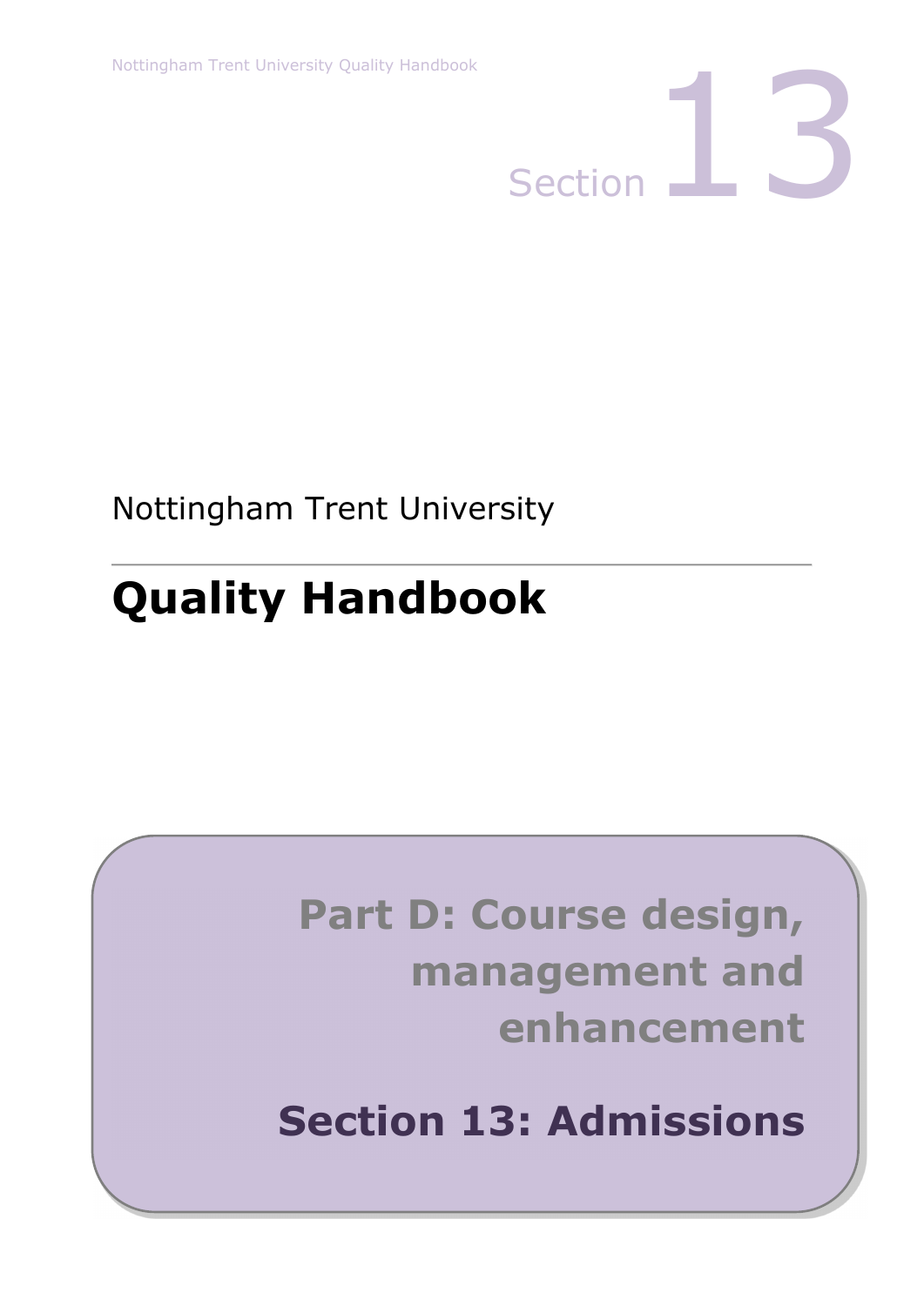# **Contents**

| 1. |                                                             |  |  |  |
|----|-------------------------------------------------------------|--|--|--|
| 2. |                                                             |  |  |  |
|    |                                                             |  |  |  |
|    |                                                             |  |  |  |
|    |                                                             |  |  |  |
| 3. |                                                             |  |  |  |
| 4. |                                                             |  |  |  |
| 5. |                                                             |  |  |  |
|    |                                                             |  |  |  |
|    |                                                             |  |  |  |
|    |                                                             |  |  |  |
|    |                                                             |  |  |  |
|    |                                                             |  |  |  |
| 6. |                                                             |  |  |  |
|    |                                                             |  |  |  |
|    | Recognition of Prior Learning (RPL) and credit transfer  10 |  |  |  |
|    |                                                             |  |  |  |
|    |                                                             |  |  |  |
|    |                                                             |  |  |  |
|    |                                                             |  |  |  |
|    |                                                             |  |  |  |
|    |                                                             |  |  |  |
|    |                                                             |  |  |  |
|    |                                                             |  |  |  |
|    |                                                             |  |  |  |
|    |                                                             |  |  |  |
|    |                                                             |  |  |  |
|    |                                                             |  |  |  |
|    | Re-marks and re-takes of qualifications 16                  |  |  |  |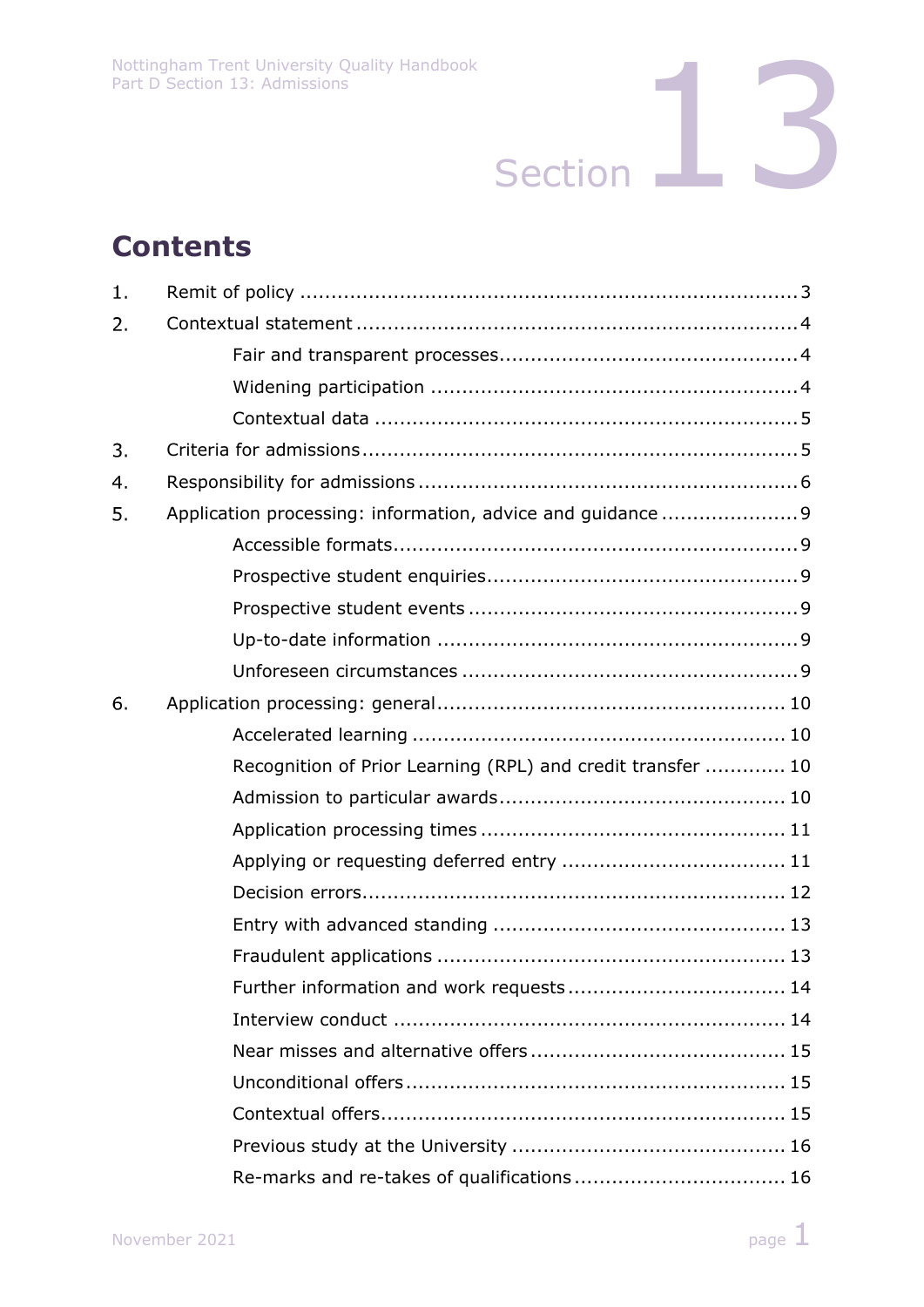| 7.  | Application processing: specific applicant groups  17                     |
|-----|---------------------------------------------------------------------------|
|     | Care leavers (UCAS prospective students only) 17                          |
|     |                                                                           |
|     |                                                                           |
|     |                                                                           |
|     |                                                                           |
|     |                                                                           |
| 8.  | Application processing: international student admission 22                |
|     |                                                                           |
|     | Admission requirements for international students  22                     |
|     |                                                                           |
|     |                                                                           |
|     |                                                                           |
|     |                                                                           |
|     |                                                                           |
|     |                                                                           |
| 9.  | Application processing: self-declared criminal convictions and Disclosure |
|     |                                                                           |
|     |                                                                           |
|     | Health and fitness and other fit to practice assessments  28              |
|     | Suitability Panel for Prospective Social Work Students  28                |
| 10. |                                                                           |
|     |                                                                           |
| 11. |                                                                           |
|     |                                                                           |
| 12. |                                                                           |
| 13. |                                                                           |
|     |                                                                           |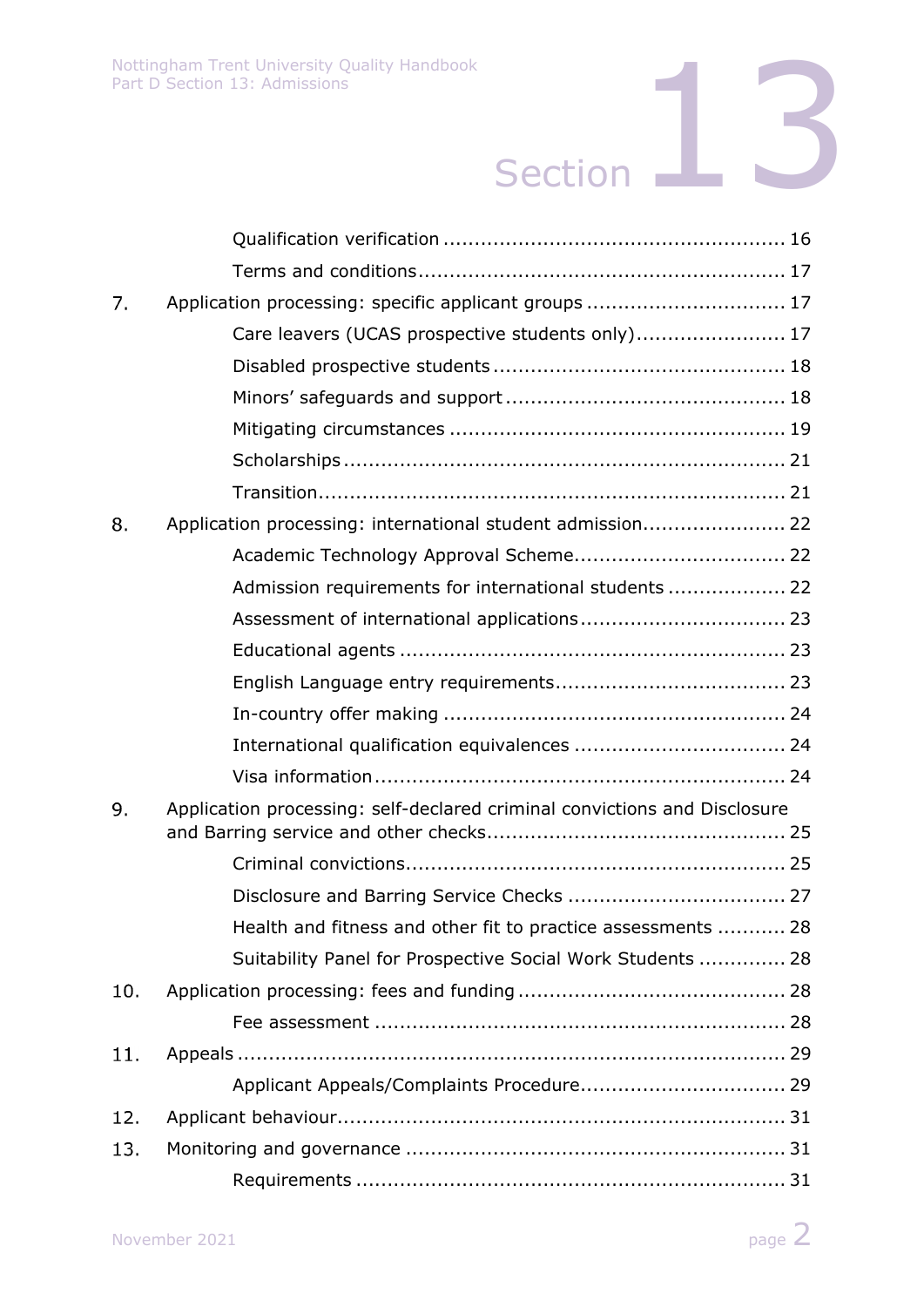# 1. Remit of policy

**The University has procedures for admission that are designed to be fair, clear and explicit; and defined roles and responsibilities to ensure they are implemented consistently and monitored routinely.** 

1.1 This policy covers the recruitment, selection and admission to all taught courses delivered by the University.

### **Explanatory note**

- For specific detailed guidance relating to the application process for taught courses at undergraduate and postgraduate level please see Quality Handbook Supplement (QHS) 13A, for research degrees please see QH11 and for further education courses please see QHS 13B.
- 1.2 Prospective students attending institutions delivering NTU courses will normally be subject to the relevant recruitment, selection and admissions policies of those institutions. However, it is expected that all institutions responsible for the delivery of NTU courses will adhere to relevant Professional, Statutory, and Regulatory Body (PSRB) requirements and to the principles of good practice for fair and transparent admissions as outlined in this policy.

### **Explanatory note**

- All collaborative courses are subject to approval and review processes, annual monitoring and academic liaison tutor or School-based collaborative academic lead visits which includes consideration of recruitment, selection and admission policies.
- 1.3 The policy incorporates and complies with relevant legislation and associated NTU policies, including but not limited to: Equality policy & legislation; Home Office UK Visa & Immigration (UKVI) regulations and legislation for international students; Fee Assessment Regulations; the Data Protection legislation; Rehabilitation of Offenders Act and Disclosure and Barring Service (DBS) regulations and legislation.
- 1.4 Where applicable, sector best practice guidance has been incorporated into this policy and is adhered to in the daily operation of the Admissions Policy unless otherwise stated. Examples include:
	- a. UK Quality Code for Higher Education 2013-2018 (Chapter B2 Recruitment, Selection and Admissions to HE);
	- b. QAA Quality Code for Higher Education 2018, Advice and Guidance: Admissions, Recruitment and Widening Access;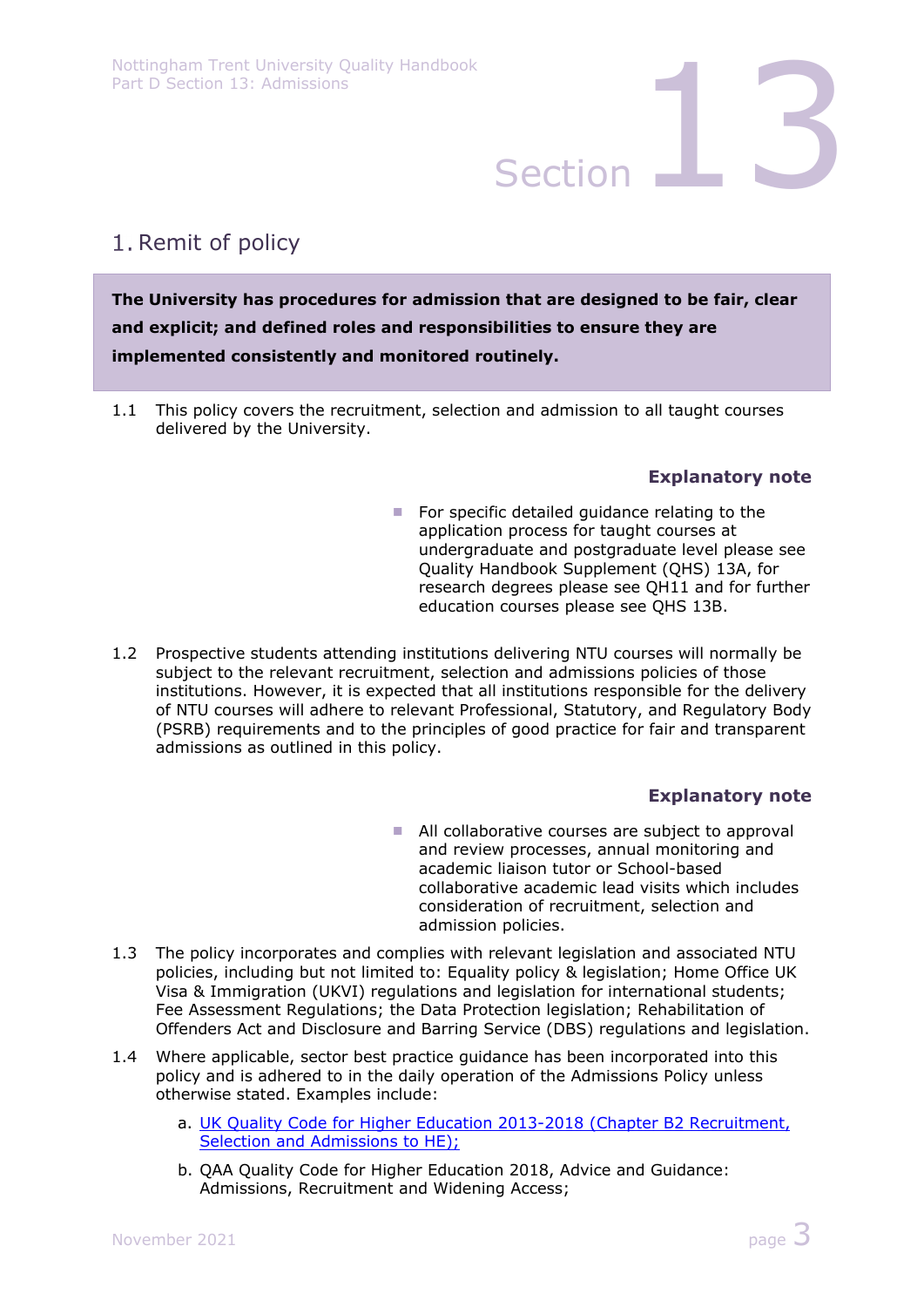- c. Operational & procedural guidance provided by: Universities and Colleges Admissions Service (UCAS);
- d. UCAS Good Practice Statements;
- e. UCAS Teaching Training (UTT) and the Department for Education postgraduate teacher training route;
- f. Professional, Statutory and Regulatory Body (PSRB) guidance (including but not limited to the Bar Standards Board, Solicitors Regulatory Authority, the Health and Care Professions Council, Nursing and Midwifery Council and the Teaching Regulation Agency).

## Contextual statement

### **Fair and transparent processes**

- 2.1 The University's application processes are designed to promote transparency and consistency. They provide equal consideration for all prospective students who apply by the relevant closing date (if applicable), or apply in good time to complete all admissions processes, and meet any relevant external regulatory requirements (including visa requirements) before the start of their course.
- 2.2 The University ensures all promotional materials are accurate, relevant, current, and accessible in order to provide information that will enable prospective students to make informed decisions about their options. On occasion, it is necessary to amend course titles, content or entry criteria after the details have been published and in these circumstances the University will take reasonable steps to ensure the changes are communicated to relevant stakeholders.
- 2.3 All courses have a comprehensive course profile on the University's website, and where applicable a UCAS entry profile, detailing the qualifications, subject knowledge, qualities and skills required for the course along with the details of any non-academic (pre-enrolment) requirements such as the Disclosure and Barring Service (DBS) checks and Fitness to Practice (FTP) checks.
- 2.4 All courses are required to secure a good match between the abilities and aptitudes of the potential student and the demands of the course, thus leading to the selection of prospective students who can reasonably be expected to complete their studies.

### **Widening participation**

- 2.5 The University is committed to developing confident and ambitious graduates equipped to shape society, whatever their background. The University encourages applications from those who have the ability to benefit from the course of study by achieving the standards required for the award.
- 2.6 As part of the University's commitment to widening participation and ensuring fair access, courses encourage applications from a wide range of backgrounds, experience and achievements, and are committed to developing an inclusive community.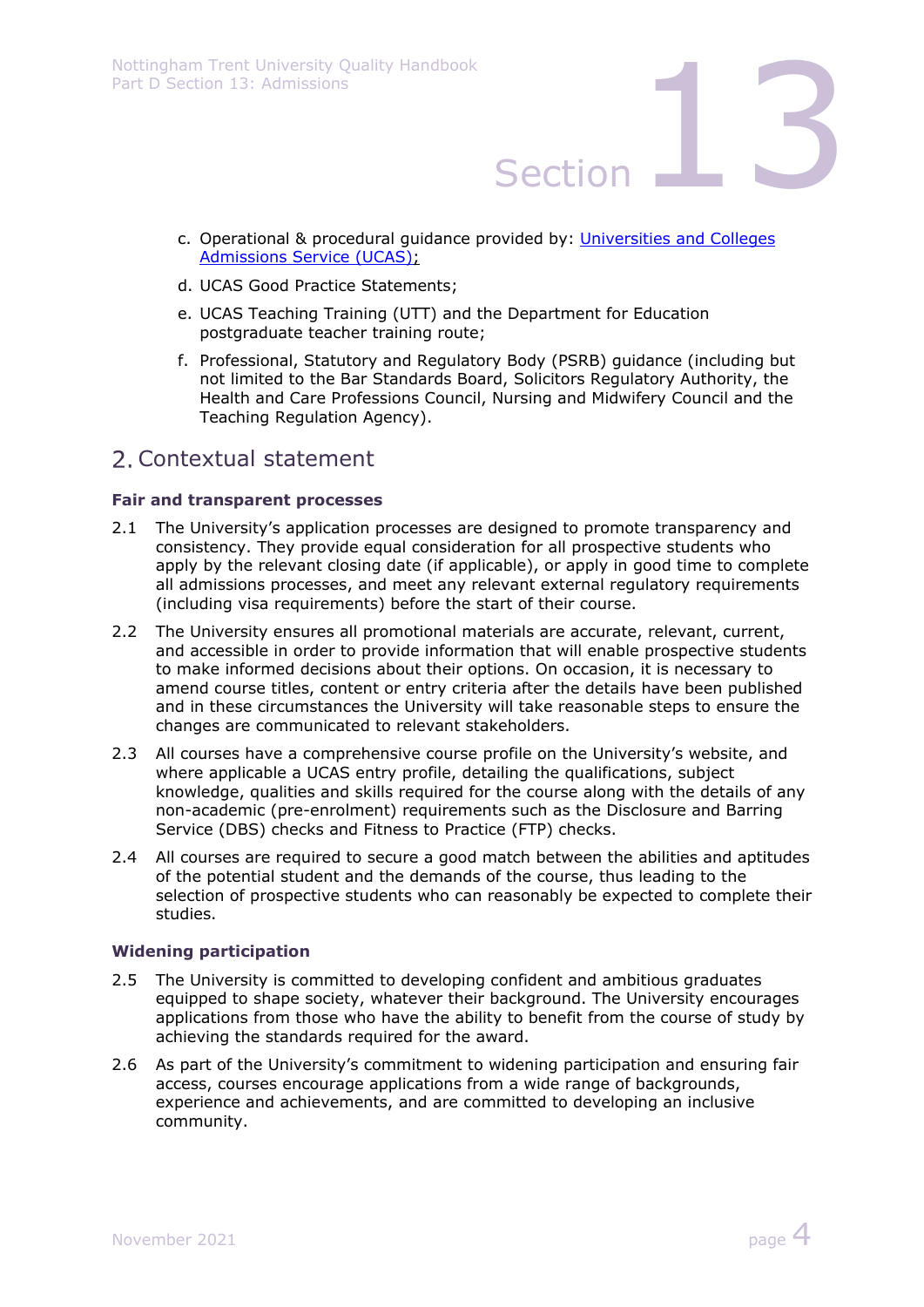### **Contextual data**

- 2.7 The University is provided with contextual information to supplement its UCAS data set.
- 2.8 The University undertakes in-depth analysis of data relating to its applicant trends and establishes statistical relationships between prior attainment and subsequent achievement of NTU's widening participation and equality groups. As an institution, NTU recruits a diverse student body and proactively uses contextual data for targeting its outreach and retention initiatives.

### **Explanatory note**

Further information can be found in the University's Access and Participation Plan.

## Criteria for admissions

- 3.1 A prospective student may be admitted to an NTU course on the basis of evidence to suggest that he/she/they will be capable of achieving the intended learning outcomes of the course and/or competence in standards required for the award.
- 3.2 Entry requirements are set for each taught course, and will state the basis on which a prospective student will be admitted to the course, by:
	- a. listing the specific requirements of all relevant entry qualifications, including number and level of awards, minimum grades or UCAS tariff points and any essential subjects;
	- b. stating whether additional qualifications, experience, skills or competencies are required;
	- c. ensuring that basic admissions requirements for each course are publicised in the prospectus and on the University website.

### **Explanatory note**

- $\blacksquare$  For research degrees, the admissions criteria are set within QH Section 11: Research Degrees.
- 3.3 Prospective students may also be expected to meet other specific requirements in order to be eligible to take up a place, such as performance in an interview. The University retains the right to limit the number of places available on its courses of study.
- 3.4 Admissions staff can consider a wide range of factors when assessing applications including:
	- a. Examination grades;
	- b. Skills and experience;
	- c. Personal statements;
	- d. References.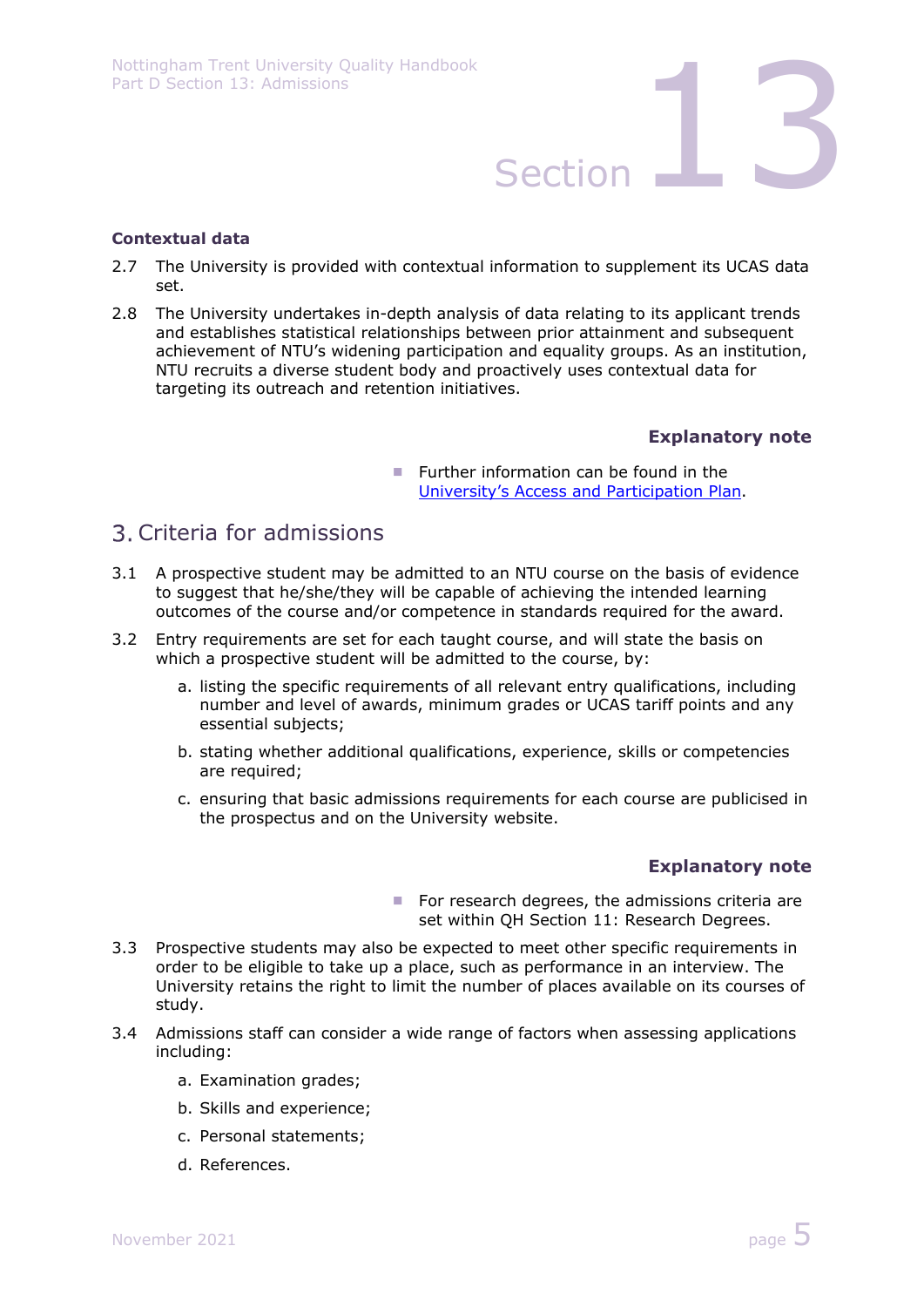

### **Explanatory note**

- A reference is required for all UCAS, and UTT/Department for Education (DfE) Teacher Training applications.
- A reference is only required by exception for postgraduate taught courses, and prospective students should refer to the course profile on the website to check for this requirement.
- e. Non-standard entry qualifications, such as vocational qualifications or partial credit;
- f. Industrial/professional experience;
- g. Performance at interview;
- h. Submitted work.
- 3.5 Entry requirements for all courses can be found on the NTU website on the applying tab of the course profiles.
- 3.6 Entry Criteria for all courses are reviewed annually under the University's Entry Criteria Review Process which reviews the operation of the requirements in the previous cycle and any new PSRB requirements.
- 3.7 For UCAS prospective students, offer strategies will be applied equally to prospective students applying through the same entry route (e.g. main cycle, Extra, Adjustment, Clearing). However, different strategies may be used by entry route to enable the University to manage its numbers.

### **Explanatory note**

 $\blacksquare$  For example, during the main application cycle (deadline of 15 January) the University may require applicants to achieve grades BBC (112 UCAS tariff points) for a particular course and all applicants before the deadline will be given equal consideration against this same strategy. If following 15 January the numbers on a course are limited the University may increase its offer strategy to grades BBB (120 UCAS tariff points) in order to help manage its numbers.

## 4. Responsibility for admissions

- 4.1 The University ensures that the roles of key participants in the admissions process are clearly stated and understood.
- 4.2 The Associate Director of Admissions and Student Recruitment has overall responsibility for the development, operation and monitoring of the University's Admissions Policy. The Admissions Team or admitting School is responsible for its implementation. These operational responsibilities include:
	- a. oversight and review of the admissions process across the University to ensure that it continues to support the mission statement and strategic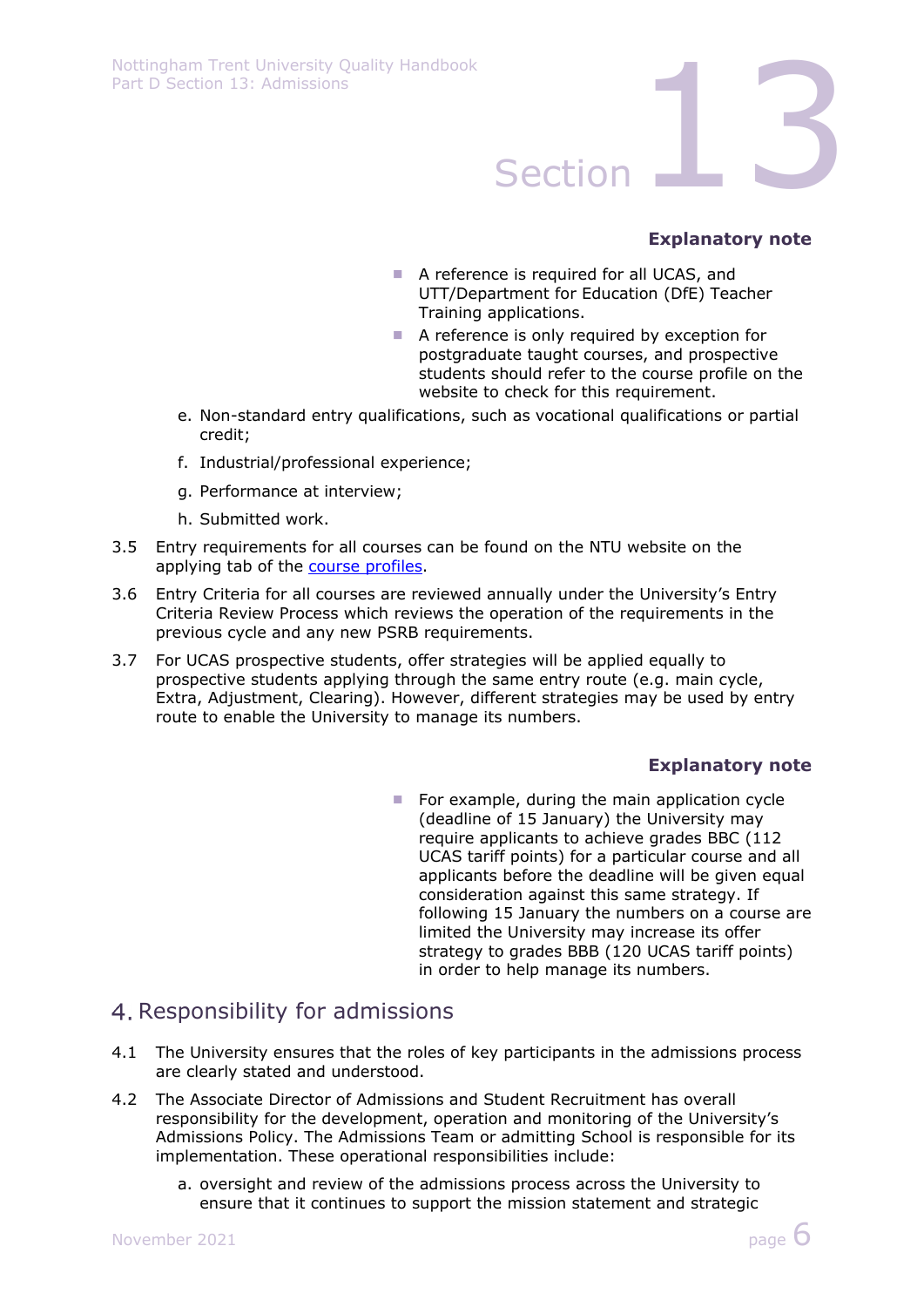objectives of the University and remains current and valid in light of the changing external environment;

- b. reviewing the decision-making process and assessment methods (for example the development and use of admissions tests, the use of interviews) to ensure they continue to comply with University guidelines and sector best practice;
- c. ensuring that admissions staff are trained and receive appropriate staff development (both Admissions and School-based) in the admissions decisionmaking process;
- d. monitoring the implementation of the policy and instituting change where needed.
- 4.3 The Admissions Team, working in coordination with Academic Registry, Academic Schools, Marketing teams, NTU Global and the International Development Office (IDO), is responsible for policy implementation and specifically for:
	- a. coordinating the assessment of all applications and ensuring that all those involved in this process are informed of the policy and procedures of the University, School and course team;
	- b. making arrangements for assessing the suitability of prospective students and liaising with Schools to arrange interviewing where necessary;
	- c. allocating conditional and unconditional offers as appropriate, and communicating these to prospective students via appropriate methods, and ensuring that prospective students are aware of the obligations placed on prospective students at the time of the offer;
	- d. ensuring that successful prospective students receive information on acceptance procedures;
	- e. keeping records confidential;
	- f. liaising with the Executive Deans of School, Course Leaders and course teams during the admissions cycle, and drawing their attention to any developing trends in applications;
	- g. liaising with admissions tutors and University staff involved in the admissions process to ensure that the admissions process is applied consistently throughout the University;
	- h. ensuring that relevant legislative frameworks are complied with in respect to admissions and PSRBs;
	- i. identifying prospective students requiring fee assessment to determine the appropriate fee level of either UK/EU or international fee rates;
	- j. to ensure that prospective students declaring criminal convictions are assessed on their academic suitability before being dealt with under the University's policy and process for self-declared criminal convictions;
	- k. providing general advice and guidance for admission to courses and referring queries to the relevant School as necessary;
	- l. following up non-responses to offers and offers of acceptance.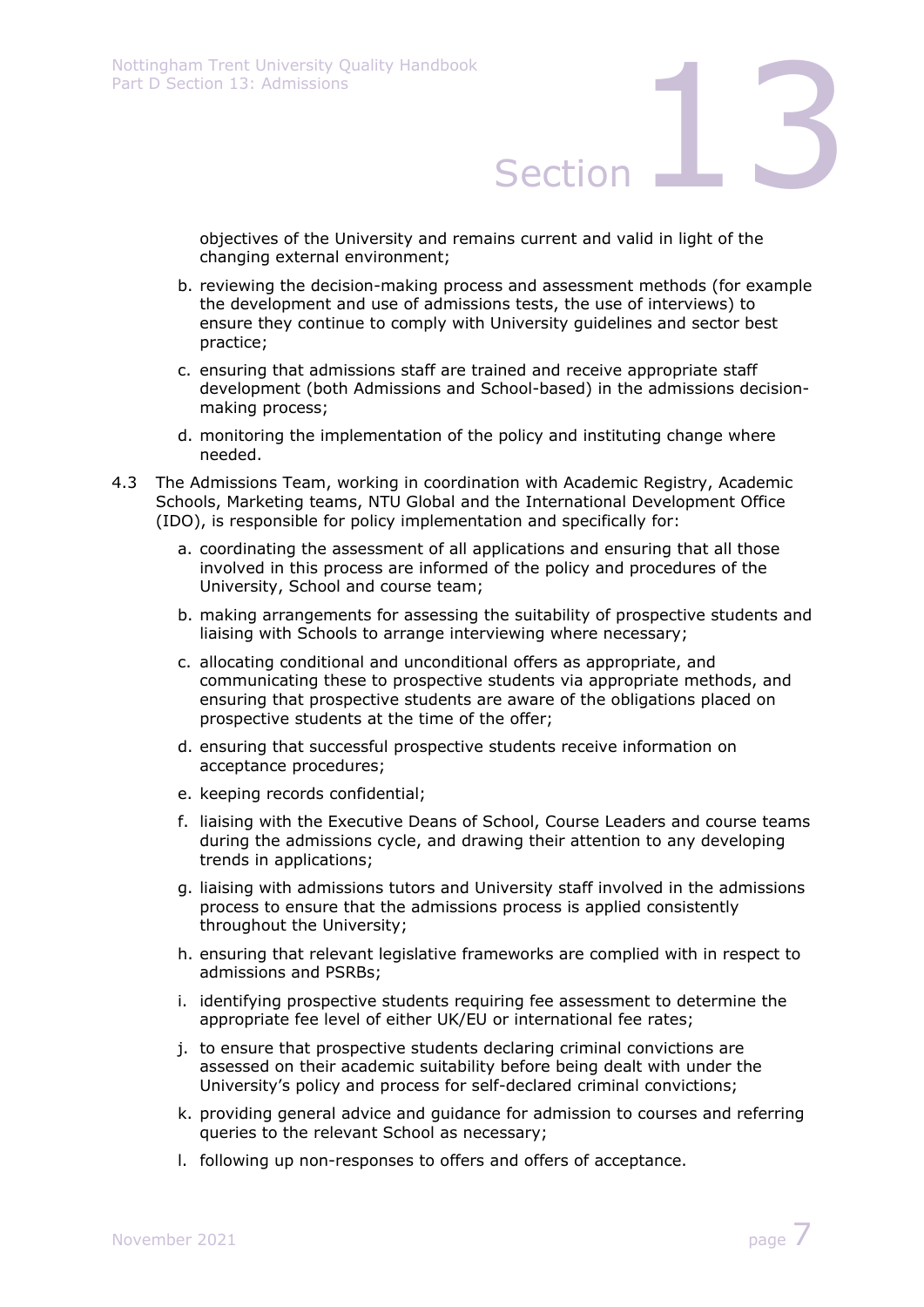- 4.4 The NTU Outreach Team within the Centre for Student and Community Engagement (CenSCE) are responsible for liaising and coordinating with external schools, colleges and academies as part of the University's widening participation and recruitment strategies. The Outreach Team delivers an extensive programme of activities designed to help young people access and succeed at university.
- 4.5 The NTU Outreach Team, along with the Success for All Steering Group, are responsible for using, analysing and interpreting relevant data and statistics on applications, offers and acceptances to ensure that the Admissions Policy is being applied fairly and consistently within the University.
- 4.6 Schools liaise with the Admissions Team to ensure the policy is implemented consistently across the University, and specifically for:
	- a. monitoring, analysing and reporting applications and enrolment data to ensure compliance with the University's Equality and Diversity Policy;
	- b. developing and making available the School's policy on feedback to unsuccessful candidates;

### **Explanatory note**

- $\blacksquare$  The University is committed to providing unsuccessful applicants with useful feedback on their application. All applicants will normally receive a brief reason for their declined decision at the point of decision. However, it is appropriate for Schools to vary their more detailed feedback arrangements dependent on the course, its form of application process and the volume of applications, e.g. the feedback may be 'on demand' or limited in terms of UCAS applications, but routinely provided in more detail for specialised postgraduate courses or for those courses where an additional assessment (such as an interview) is required. Feedback will only be provided to third parties with the explicit permission of the prospective student.
- c. making assessment criteria explicit when using portfolios, admission tests, interviews and/or essays or other forms of assessment as part of the admissions process;
- d. making explicit how selection decisions are made when applications have comparable qualifications but numbers of places are limited;
- e. providing feedback to prospective students on Recognition of Prior Learning (RPL) outcome decisions;
- f. informing the Admissions Team of any significant changes to a course after offer of a place and before enrolment is competed, so that students can be advised of the options available to them in the circumstances.
- 4.7 Schools determine the kinds of evidence appropriate for each course; such evidence may take the form of educational qualifications, RPL, appropriate personal qualities, enthusiasm for the subject, or a combination of any of these. In order to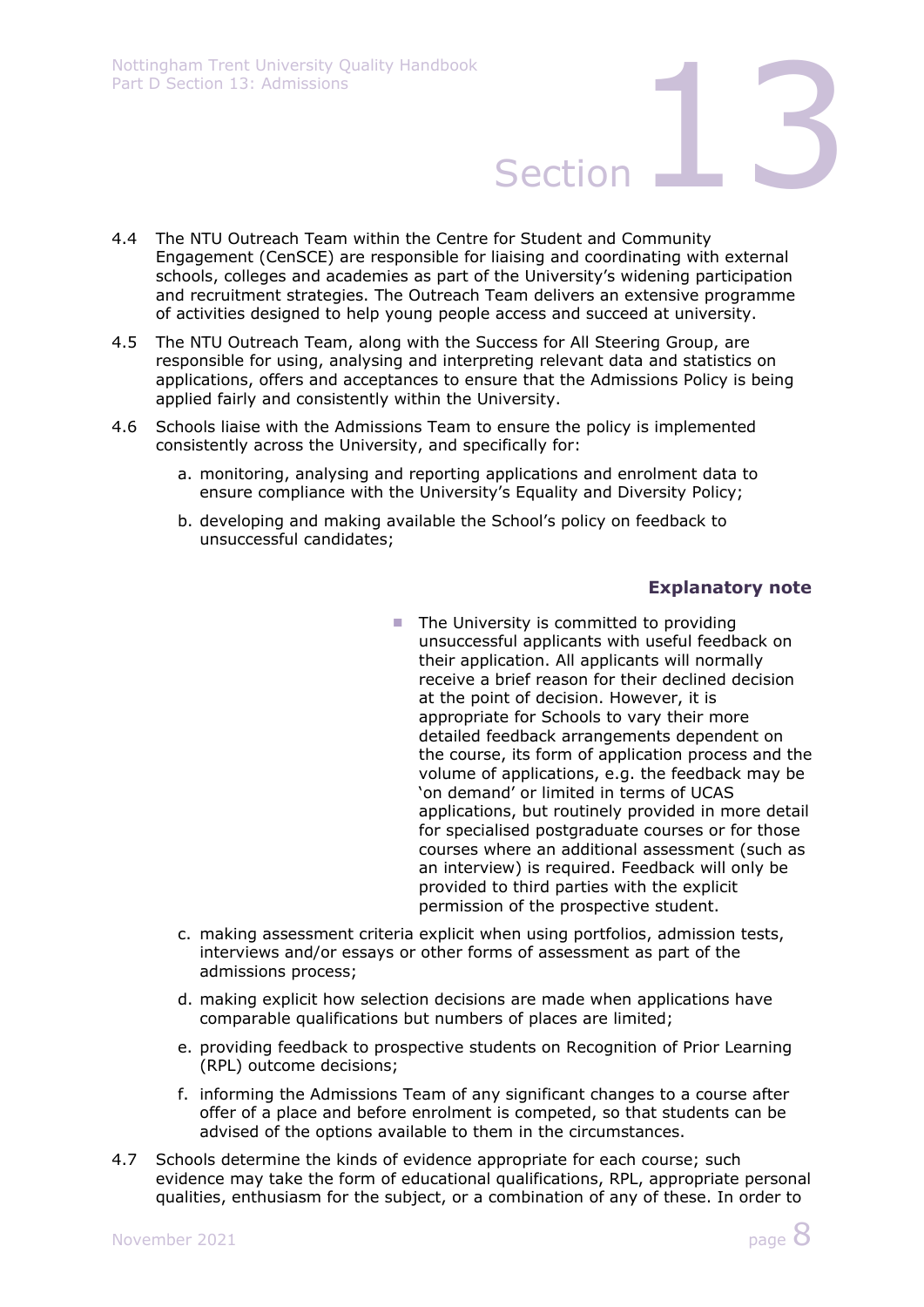ensure the selection procedures are fair and implemented consistently, Schools must give careful consideration to the reliability, relevance and validity of the methods used to gather evidence about a prospective student's merit and potential to succeed.

# Application processing: information, advice and guidance

### **Accessible formats**

5.1 The University makes information available in a range of accessible formats.

### **Prospective student enquiries**

5.2 The University has central points of contact for all admissions enquiries regarding taught courses, research degrees, further education and apprenticeship courses to ensure consistency in its advice and guidance to prospective students. The University regularly reviews the content of its website to ensure that information is relevant and up to date. It should be noted that advice and guidance is only accurate at the point given, and whilst the University endeavours to 'future proof' advice this is not always possible and PSRB requirements will always take precedence.

### **Prospective student events**

- 5.3 The University offers several opportunities throughout the application cycle for prospective students to visit the University. These events are designed to enable a range of students (along with their support networks including parents, guardians, teachers and friends) to make informed decisions about the best course for them. Additional information on the student experience at NTU, including information on residential life, practical issues and individual support is also provided to inform prospective student choice.
- 5.4 The Admissions Team, CenSCE staff or NTU Doctoral School are present at relevant Open Days and prospective student events to offer advice and guidance to applicants and other NTU staff. Where appropriate, the Admissions Team prepare briefing sheets and/or training for staff especially when significant changes are due (e.g. changes to qualifications, new qualifications coming on stream, regulatory changes etc.) ahead of such events to ensure consistency of message.

### **Up-to-date information**

- 5.5 The University recognises that prospective students require information, advice and guidance in a range of different formats. The University endeavours, and takes all reasonable steps, to ensure that printed information is as up-to-date as possible. However, applicants should look to the University's website for the latest course information including full details of course entry requirements.
- 5.6 The University is committed to ensuring that information on external websites is kept as up to date as possible but cannot be held responsible for information provided by third parties without the explicit consent of the University.

### **Unforeseen circumstances**

5.7 In the exceptional circumstances that changes are made to a course during the cycle, the School Management Team in conjunction with the Admissions Team will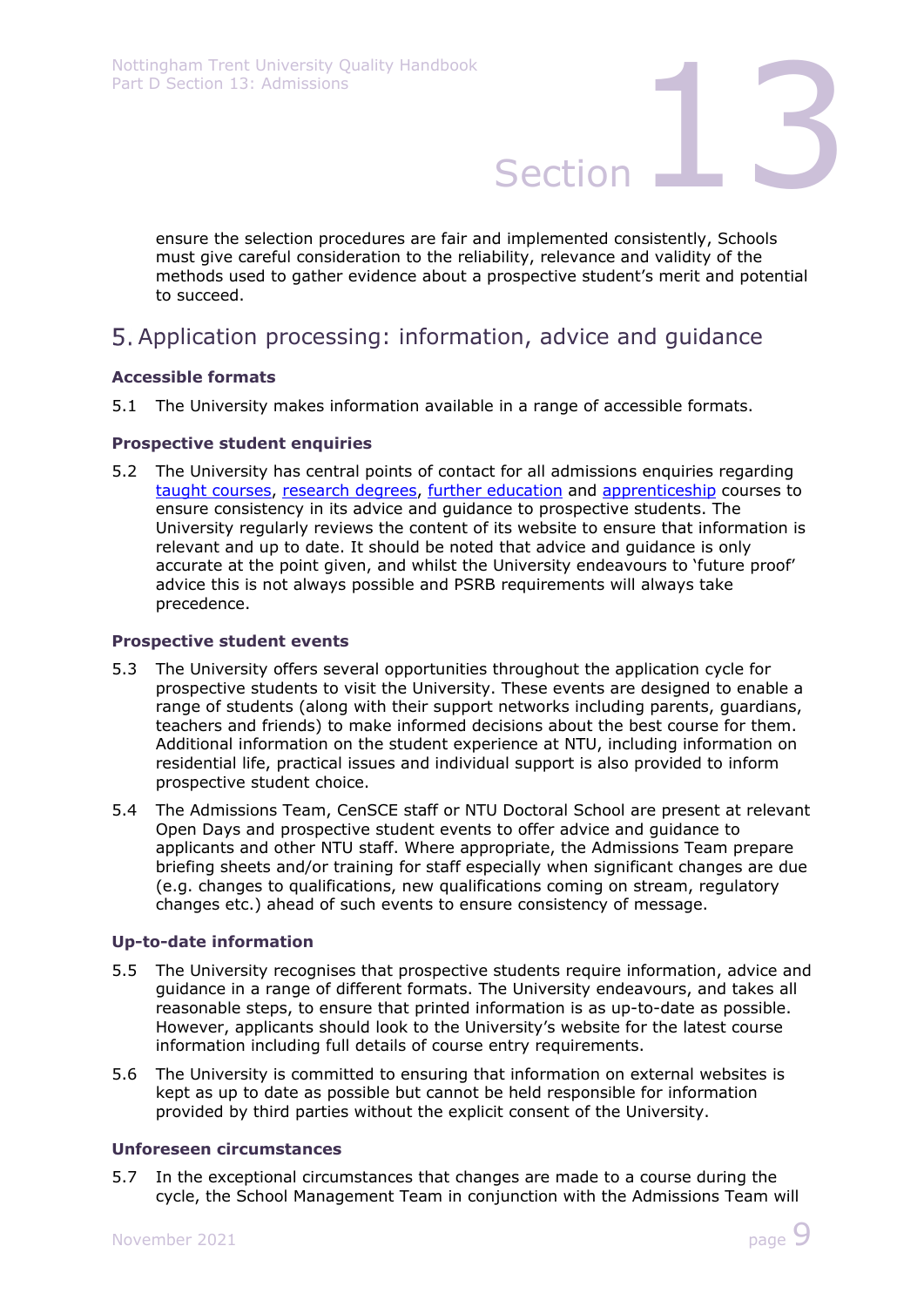ensure that all prospective students are informed at the earliest opportunity of any significant changes to a course made between the time of the offer and completion of the enrolment process, and that they are advised of the options available to them in the circumstances.

5.8 On occasion it may be necessary to withdraw completely a course of study as the University deems it is no longer viable to offer that particular course. The University will contact prospective students at the earliest opportunity and where possible offer alternative options within NTU or with other providers if necessary.

## Application processing: general

### **Accelerated learning**

6.1 The University recognises that some prospective students may have taken some qualifications, for example one or more GCSEs, Scottish Highers, AS levels or Alevels earlier in the educational cycle than the norm. Applications are welcomed from these applicants and the University will assess their applications on a case by case basis.

### **Recognition of Prior Learning (RPL) and credit transfer**

- 6.2 Recognition of Prior Learning (RPL) is a process for assessing and, as appropriate, recognising prior experiential learning or prior certificated learning for academic purposes. Recognition of prior certificated learning (RPCL) relates to prior learning (such as professional development awards or employment-based awards) which is at higher education level but which has not led to the award of credits or qualifications positioned on the relevant higher education qualifications framework. Recognition of prior experiential learning (RPEL) is a process through which learning achieved outside education or training systems is assessed and, as appropriate, recognised for academic purposes. RPL may allow a student without the formal entry requirements entry to the start of a course. This recognition may also be counted towards the completion of part of a course and the award(s) associated with it (admission with advanced standing). Quality Handbook Supplement 15C sets out the policy and expectations for the application of RPL.
- 6.3 Credit transfer allows a student to utilise credit awarded by a UK higher-education degree awarding body in accordance with the relevant higher education qualifications framework towards a similar or related course at another university. The University to which the student is applying for credit transfer determines the status of the credit gained and the extent to which it can be utilised in relation to the course the student has applied to study. This process does not guarantee that credit gained will be accepted in part or full by another University but does allow students to potentially utilise existing credit towards another course, thereby making it easier to transfer. Quality Handbook Supplement 15C sets out the policy and expectations for the application of credit transfer.

### **Admission to particular awards**

6.4 In establishing equivalence of qualifications, admissions staff will normally be guided by the published UCAS tariff or the most relevant Government qualification framework.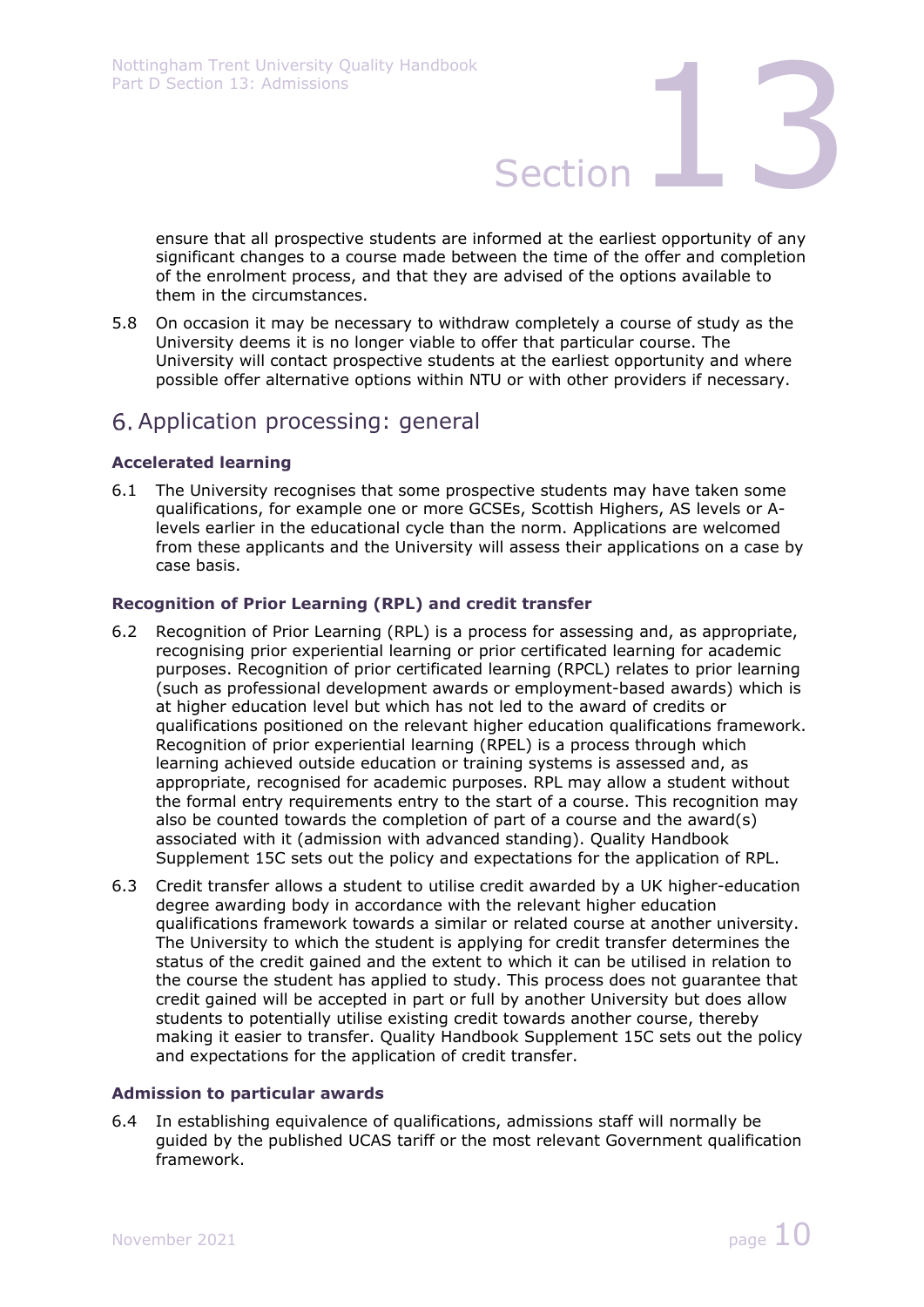- 6.5 The University considers all equivalent qualifications, unless there are external regulatory conditions which take precedence, providing they are at the appropriate level of study according to the latest Government framework e.g. Level 2, Level 3 etc. Exceptions are made when the nature of the course applied for requires a breadth and depth of subject knowledge which may not be achieved from an equivalent level qualification which is not of an equivalent size in terms of content and guided learning hours.
- 6.6 After considerable research, the University has reviewed the tariff points awarded to the International Baccalaureate Diploma by the UCAS Tariff Scheme and applies its own equivalence. Prospective students may also be required to meet specific scores for one or more of the six courses of the Diploma to meet the grade requirements for compulsory subject(s) stated for their chosen course.
- 6.7 The University has reviewed the tariff points awarded to the Access to HE Diploma by the UCAS Tariff Scheme and applies its own equivalence. Prospective students may also be required to meet specific grades in specific credits and/or units of the Diploma to meet the grade requirements for compulsory subject(s) stated for their chosen course.
- 6.8 The UCAS Tariff is only applicable to UK regulated qualifications. The University considers international A levels/AS levels/GCSEs as equivalent to UK regulated versions of these qualifications. Where applicable, the UCAS Tariff applied to UK regulated qualifications is used as a basis of equivalence for international versions of these qualifications.
- 6.9 The University does not use the UCAS Tariff for EU/International qualifications, and applies its own equivalence based on in-country experience and knowledge, in conjunction with the International Development Office (IDO) and NTU Global.

### **Application processing times**

- 6.10 The processing time for applications will vary according to the course admissions processes as outlined on the NTU website course profiles. At certain points in the academic cycle the volume of applications received will impact the expected processing times outlined below and the University will make all reasonable efforts to keep prospective students informed.
- 6.11 On average, UCAS applications not requiring an interview, work submission or further information, will be processed in 10 working days. Please note the University is closed between Christmas and New Year.
- 6.12 UCAS or UTT prospective students, subject to interview, work or further information requests, can normally expect to receive a decision in 20 – 40 working days.
- 6.13 Applications for postgraduate, professional or part-time courses are normally processed in 10 working days, although this can also be affected by the nature of the admissions process and the quality of the information received.

### **Applying or requesting deferred entry**

6.14 The University welcomes deferred applications from prospective students, either as part of their initial application or after acceptance, who wish to undertake a 'year out' before commencing their studies, and does not usually require a specific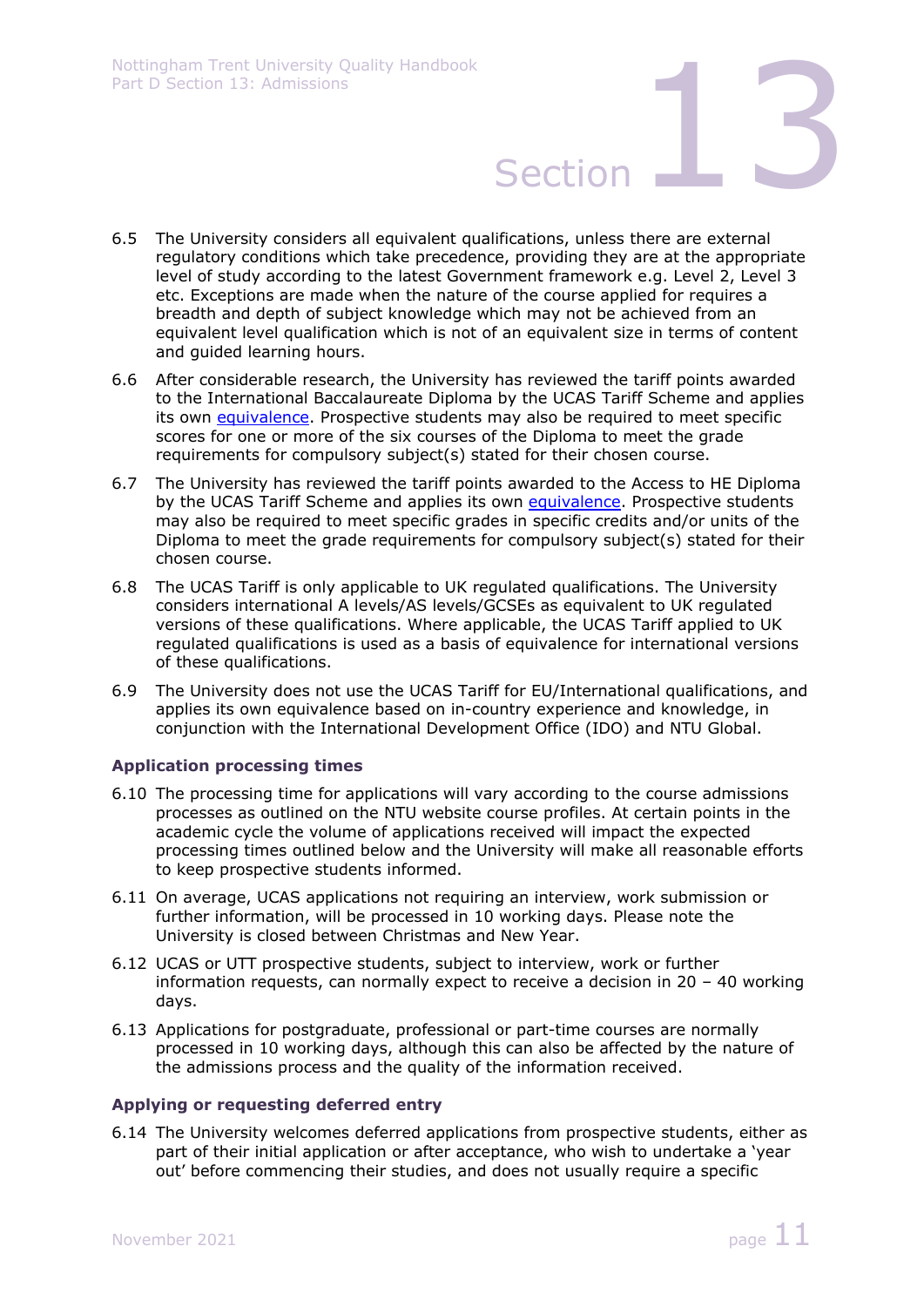reason for a deferral. Any fees payable or terms and conditions of offer are as of the year of entry and not the year of application.

- 6.15 Prospective students requesting deferral **after** they have accepted a place will need to put their request in writing to the Admissions Team.
- 6.16 Deferral requests will be considered for most courses; however, where there are space limitations (e.g. placements or allocations from external bodies) a deferral will not always be granted. The Admissions Team will advise prospective students if a deferral is not possible for their chosen degree course.
- 6.17 Deferred applications will be treated equally up until the point of confirmation. However, it may not be possible to allow a prospective student to defer based on the confirmation strategy in the year of application i.e. the entry requirements for the course may be changing in a future year.
- 6.18 Prospective students may only defer on one occasion (for courses with multiple start dates the deferral policy covers one calendar year, and includes research degrees). If the admission entry requirements change for a course once a prospective student has already been allocated a deferred place, the admission entry requirements at the time of acceptance will apply providing they still meet any PSRB requirements.
- 6.19 If a prospective student still wishes to undertake the course after a deferral period has lapsed, a new application will need to be made and they will be assessed against the entry criteria at the time of the new application.
- 6.20 On some occasions, a prospective student may not be granted permission to defer if the University has already published its entry criteria for the following cycle at a higher level or if the applicant has been admitted with qualifications lower than the standard entry criteria (e.g. at confirmation or clearing).
- 6.21 The UCAS Clearing process is for prospective students looking for spaces in the year of application. Prospective students applying through Clearing will only be granted deferred places in exceptional circumstances.

### **Decision errors**

- 6.22 The University is committed to ensuring high quality decision making but accepts that on occasion it may accept or reject a prospective student in error.
- 6.23 Where the University rejects a prospective student (who has, in fact, met the conditions as laid down in our entry requirements and/or their offer), it will work with the affected prospective student to rectify its mistake and to minimize any inconvenience. The Admissions Office will liaise with the other departments, including but not limited to Student Accommodation Services, to minimize the impact of any errors.
- 6.24 It will be at the discretion of the University whether applicants rejected, based on information provided by them on their original application form, are reinstated following the receipt of any additional information. Any offers will be subject to the availability of places.
- 6.25 Where the University accepts a prospective student who has failed to meet the academic conditions as laid down in their offer, it will work with the affected prospective students to ensure they understand the academic rigor of the course and the possible challenges they may face. Where minimum criteria are laid down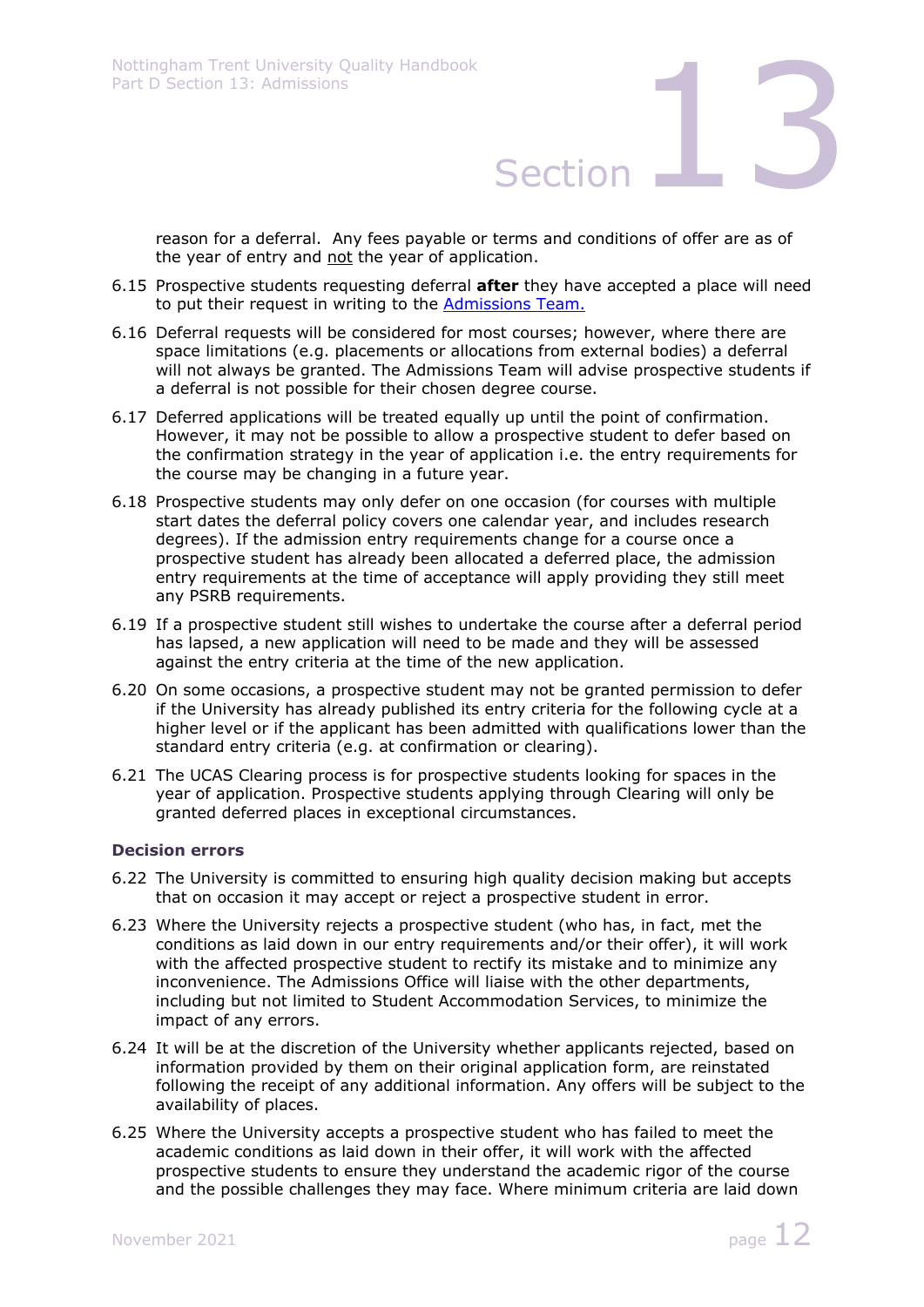by a PSRB, the offer may have to be withdrawn and where possible an alternative course offered.

6.26 In the case of international students who are accepted in error and do not meet the minimum requirements as laid down by the UKVI, the offer will be withdrawn. Where possible, but only in accordance with UKVI requirements, an alternative course may be offered.

### **Entry with advanced standing**

- 6.27 The term 'advanced standing' applies to prospective students who are requesting entry into the second or later years of a course from a Foundation Degree, HND or other degree/course or using other prior learning or experience (RPL/credit transfer).
- 6.28 Prospective students applying for advanced standing will be asked to provide detailed information of their current experience or relevant qualifications which will be forwarded to the course leader for assessment. The course leader will only make an offer if confident the prospective student has studied the pre-requisite course content required for the year of entry.
- 6.29 Prospective students applying from partner colleges with Advanced Standing Agreements will be made offers (according to the terms of the agreement), providing they are applying for the exact route articulated in the agreement. If the application is outside of any agreed articulation route it will be considered by a course tutor for compatibility and relevance in the same way as any other prospective student applying for advanced standing.
- 6.30 Prospective students for entry with advanced standing applying for full-time undergraduate courses will need to submit a formal application through UCAS, with one exception outlined in 6.31.
- 6.31 The University has an agreement with partners from Midlands Enterprise Universities to make the process of transferring academic credit more transparent and to support students who are thinking about leaving university or have left university without completing their studies. Under this agreement only, the University will accept Direct applications from full time undergraduate students wishing to transfer their credit to NTU from a partner institution. Further information, including the list of partner institutions is available here: https://midlandsenterpriseuniversities.co.uk/creditcompass
- 6.32 Current (enrolled) NTU Students applying to transfer courses do not need to apply through UCAS and should contact their School for further information.
	- For more information on admission with advanced standing using RPL or credit transfer, see Quality Handbook Supplement 15C.

### **Fraudulent applications**

- 6.33 The University reserves the right to terminate the registration of any student who has failed to disclose information material to the consideration of his/her application, or who provides false or misleading information.
- 6.34 The University has, within the framework of its Admissions Policy, a commitment to minimising the risk of fraudulent applications to its courses. Prospective students to full-time undergraduate courses will normally have their qualifications verified by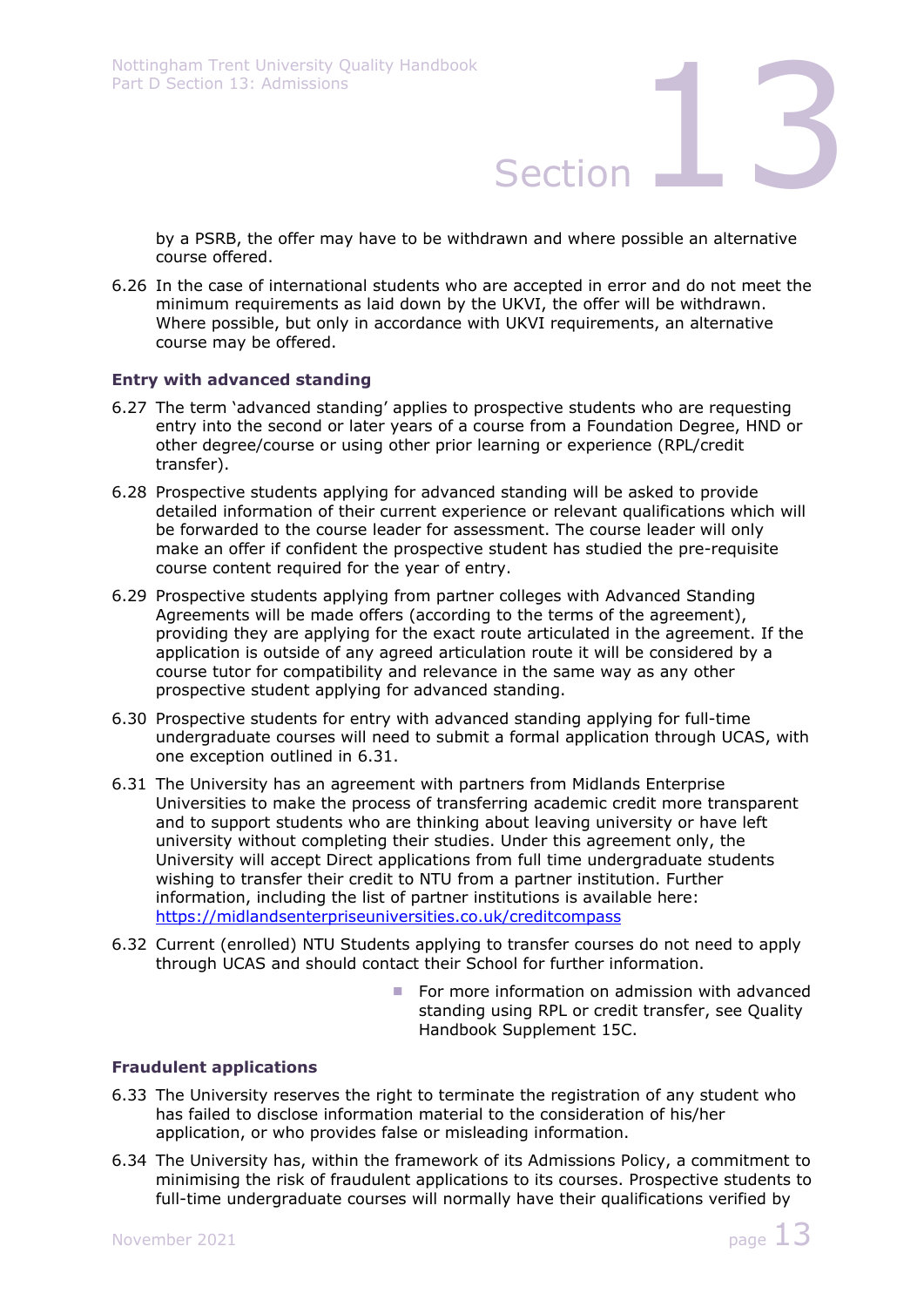UCAS and will not normally require independent verification by the University. However, all prospective students whose qualifications have not been verified by a third party will be required to evidence their conditions of offer prior to an unconditional offer being made.

- 6.35 For direct applications to the University (for postgraduate, professional, or part time courses), the Admissions Team or Academic School will undertake its own checks to ensure that results are genuine, including but not limited to using the online verifying services provided by examining bodies and if necessary contacting the awarding institution.
- 6.36 Prospective students applying directly to the University who are found to have included fraudulent claims or documentation (e.g. evidence of qualifications or grades) or where the University has been unable to authenticate any element of the application will be presented with the University's findings in writing. They will be given an opportunity to respond and provide further information; however, their application may be withdrawn until further verification can be provided by the prospective student or a validated third party. Applicants who feel that they may have been misjudged have the right of appeal under the Appeals Procedure for applicants.
- 6.37 Where suspected evidence of fraud is identified, the details will be reported to the relevant authorities, for example, the UCAS Fraud & Verification Unit, any relevant professional accrediting body, the UKVI in the case of applications from international students and/or the Student Loans Company.

### **Further information and work requests**

- 6.38 On occasion, the University may need to contact prospective students to request further information to help understand the prospective student's circumstances or require specific information about the prospective student's qualifications, skills and experience to enable a judgement to be made on their eligibility for the course.
- 6.39 Some courses require prospective students to submit work (usually a portfolio of images and/or written work). Any courses requiring a work submission will explicitly state this on the NTU website course profile. The requests for work sent to the applicant will include explicit submission criteria (word count, size of files, number of images etc.) which will be applied consistently to all applicants.
- 6.40 All submissions of work will be assessed against agreed assessment criteria and the weighting given to the work submission will be fair and transparent.
- 6.41 Applicants failing to respond to requests for further work or information by the given deadline will be withdrawn. Requests to reactivate an application will be subject to the availability of places.

### **Interview conduct**

- 6.42 The University adheres to the Good Practice on Interviews produced by Supporting Professionalism in Admissions (SPA) for all of its courses. A summary of the Best Practice for Interviews is available on the Admissions Staff Handbook SharePoint Site and is reviewed annually against its operation in the previous cycle, the findings of any appeals and updated PSRB guidance.
- 6.43 Prospective students with access requirements will be contacted by the relevant academic School to ensure these are discussed ahead of any face to face meetings.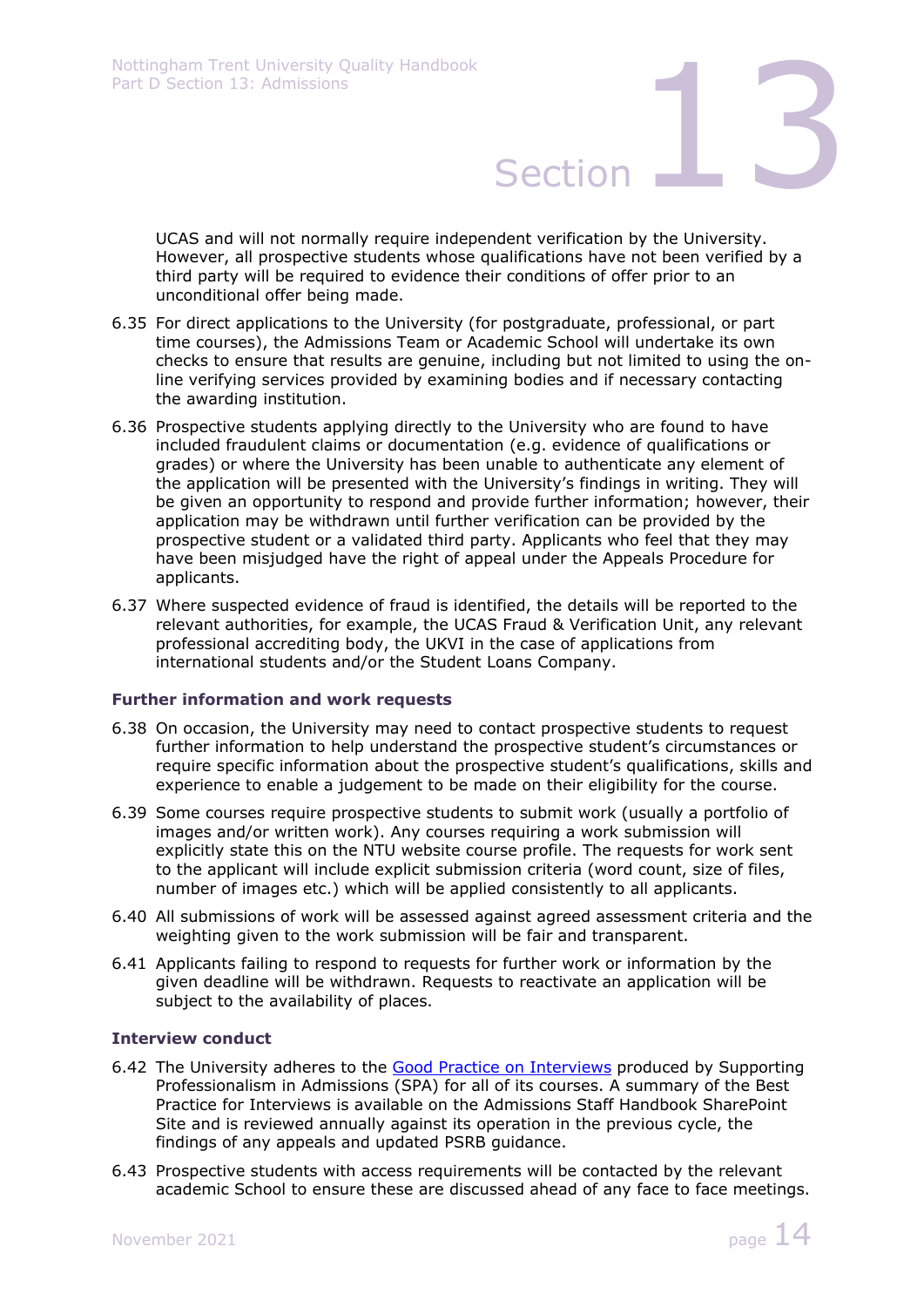Academic Schools will work with Student Support Services to ensure that suitably trained staff are sourced to provide support as required by the prospective student.

6.44 Prospective students who feel they are unable to attend an interview are strongly encouraged to contact the academic School to discuss their concerns.

### **Near misses and alternative offers**

6.45 The University will review the results of all prospective students and may on occasion, subject to the availability of places and an assessment of the prospective student's ability to succeed, confirm offers below the publicised entry requirements.

### **Explanatory note**

- $\blacksquare$  For example, following receipt of the A-level results in August the University may take the decision (on a course by course basis) to offer applicants a place at minus 8 UCAS tariff points thus giving preference to applicants who confirmed the University as their first choice over Clearing applicants.
- 6.46 For some courses, applicants who are not expected to achieve, (at application) or fail to achieve (at confirmation) the required entry requirements, an offer for an alternative course may be made (usually a course with lower entry requirements). Details of the alternative course will be communicated by email to the prospective student at the point the alternative offer is made.

### **Unconditional offers**

- 6.47 NTU may make unconditional offers to the following:
	- a. Mature applicants with achieved qualifications/experiential learning;
	- b. Students transferring from other institutions after one or more years, thus meeting the conditions for their point of entry;
	- c. Applicants who were made unconditional as a result of a portfolio/interview;
	- d. Applicants who had already achieved the necessary grades in their qualifications;
	- e. Applicants who had pending qualifications when they applied, but received their results prior to August (e.g. IB students, some vocational qualifications).

### **Contextual offers**

6.48 The University also makes contextual offers to applicants from disadvantaged backgrounds (using contextual data received via the UCAS form, UCAS MEM group and/or POLAR4 quintile). This is generally a conditional offer up to two grades below our published entry criteria. We view this approach to be in the best interests of students and in support of our commitment to social mobility.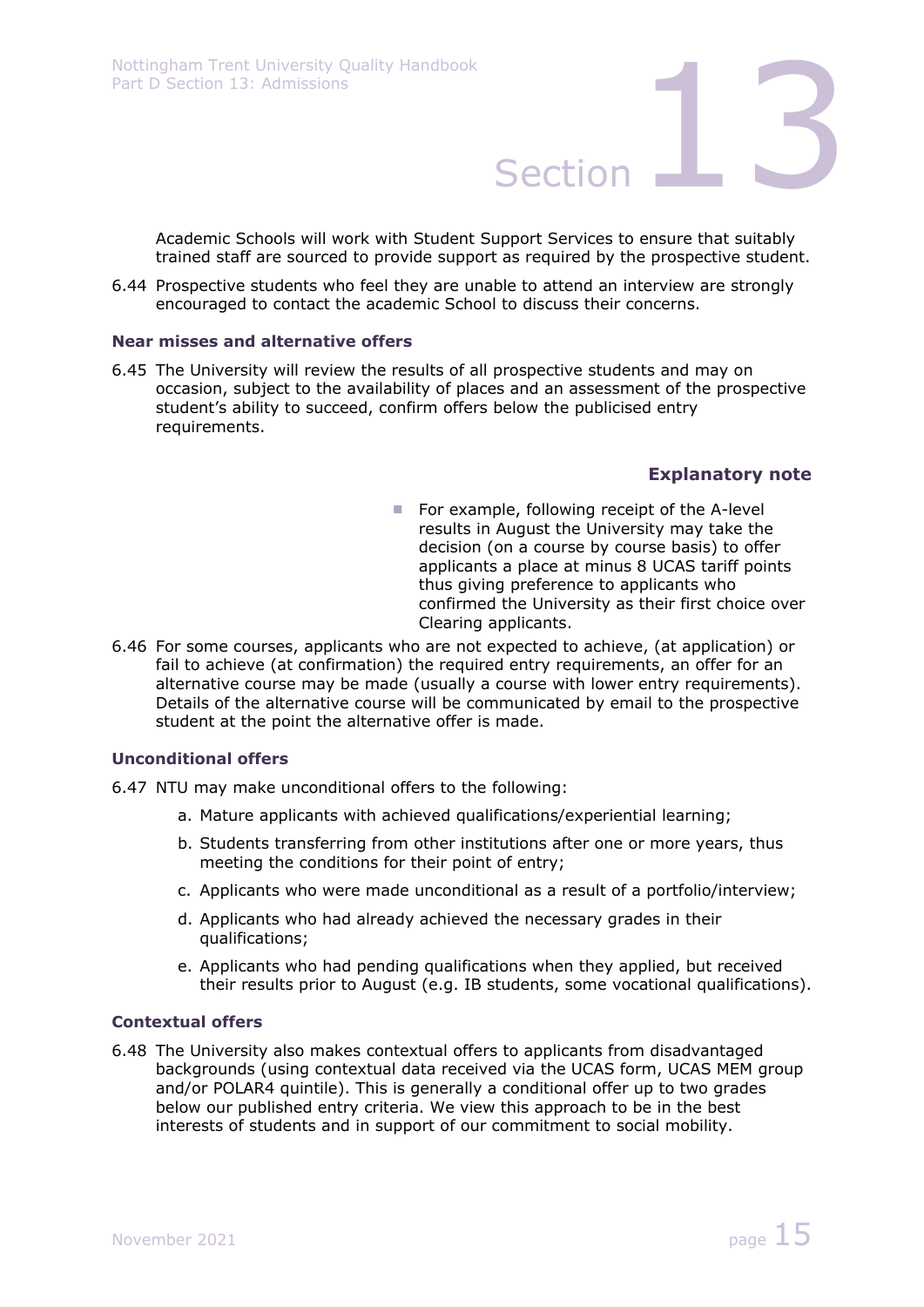### **Previous study at the University**

- 6.49 Prospective students applying for readmission after being withdrawn by the University, either following the decision of a Board of Examiners or under other University policy, will not be readmitted to the same course, nor normally be readmitted to a course in the same School, and in some cases will not be readmitted to the University. Schools may apply discretion in the cases of students withdrawn under University welfare policies where the University is confident they are suitable for readmission.
- 6.50 Current students applying for a course transfer (internally or through UCAS) within or between Academic Schools will normally be expected to pass their current/previous course of study.
- 6.51 Students who have not passed their current/previous NTU course, despite meeting the published entry requirements for the course, may not be re-admitted if they have not demonstrated dedication and commitment to their studies.

### **Re-marks and re-takes of qualifications**

- 6.52 The University understands that there may be occasions when a prospective student feels the need to appeal the examinations results on which their place is conditional upon. Where the University has already made an admissions decision, in good faith, based on the original mark this decision will stand until official notification of the remark is received.
- 6.53 For UCAS courses the University will do its utmost to reconsider prospective students with remarked grades if the revised grades are received by the UCAS cut off deadline of 31 August. However, it may not always be able to guarantee entry, especially where student number controls are determined by external regulatory bodies or by resource limits at the University (e.g. access to laboratory or workshop space etc.). After the 31 August the University will review each application for reconsideration in conjunction with the availability of places.
- 6.54 If a prospective student, finding themselves in this situation, is holding a room in the University's UPP Halls of Residence or other managed properties, the room will be released until such time as the official notification of the remark is received (and the place confirmed). Where possible, the University will reinstate the original booking or alternatively support the prospective student to find alternative accommodation.
- 6.55 Where applicants have sat the same qualification in a previous sitting but have achieved a lower grade, the University will normally accept the highest qualification.

### **Qualification verification**

6.56 Students applying directly to NTU courses may be required to produce qualification evidence and must send either their original certificates or copies to the University as evidence of their achieved qualification(s) in advance of being made an unconditional offer of a place on their course of study. The student will not be allowed to enrol fully until the verification process has been completed. Prospective students applying for RPL or credit transfer will need to provide copies of their transcripts and modular content of their previous course of study and evidence of relevant work experience if appropriate.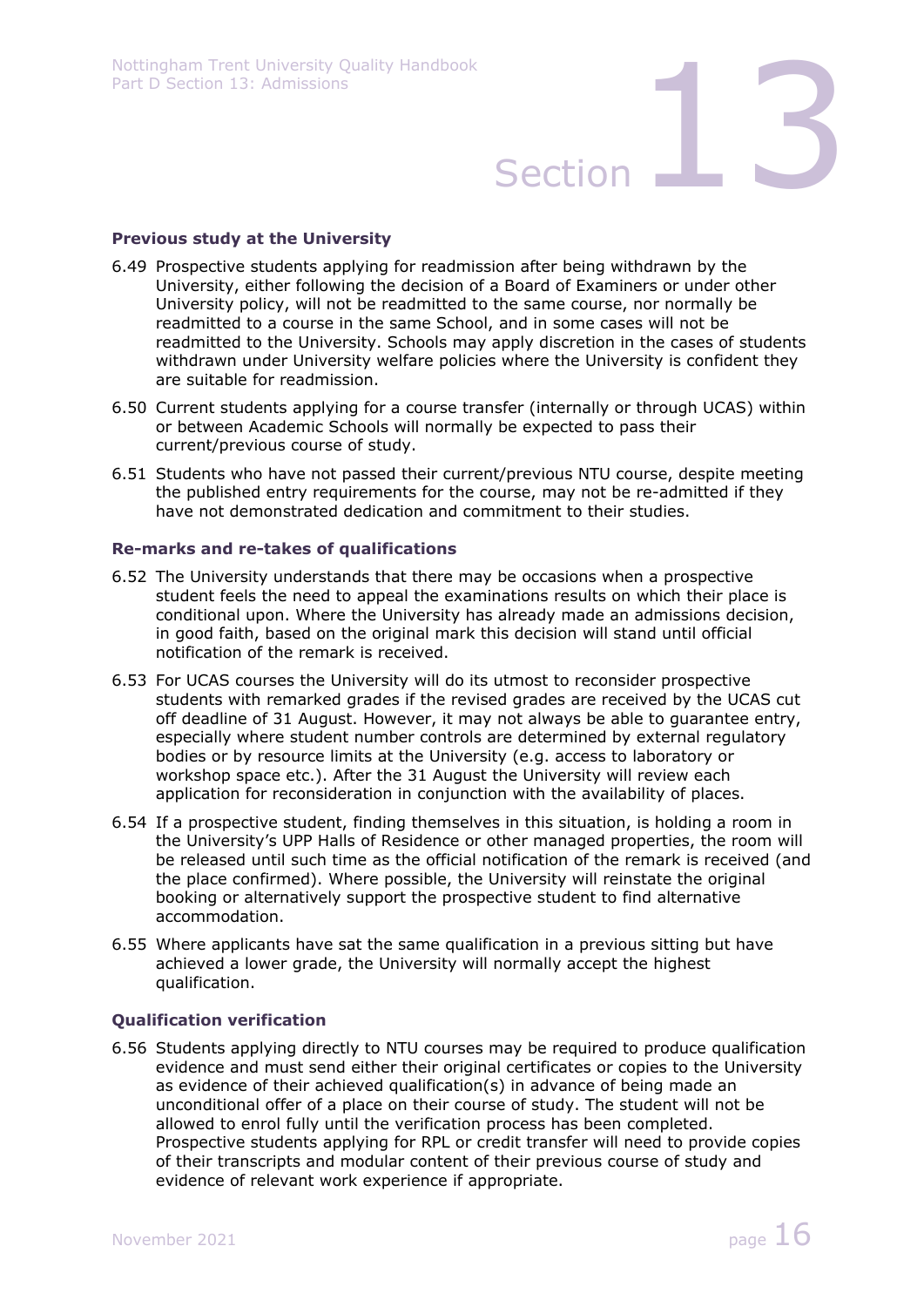### **Terms and conditions**

- 6.57 All applicants will be sent at 'offer acceptance' (firm and insurance) stage, a link to a PDF copy of the University's terms and conditions which includes the University's regulations by which a student will be expected to abide by should they go on to enrol with the University, including but not limited to:
	- a. The Student Handbook;
	- b. Academic Regulations;
	- c. Student Code of Behaviour;
	- d. Fee Payment Conditions;
	- e. Equality & Diversity Policy;
	- f. Complaints Procedure;
	- g. Computer User Regulations;
	- h. Intellectual Property Policy for Students;
- 6.58 Some applicants applying earlier in the cycle may receive the information retrospectively and if any significant changes are made all applicants will be updated.
- 6.59 In addition to the above, applicants will be expected to abide by course handbooks and codes, rules and regulations of any other relevant organisation or institution (where applicable)
- 6.60 Applicants applying via UCAS will also be sent the 'key facts' (course fee, module information etc.) about their course at 'offer acceptance' (firm and insurance). Prospective students are strongly advised to print a copy of this for future reference.
- 6.61 Applicants have a statutory fourteen days from the date of the offer acceptance communication (email) to cancel their place without incurring any financial penalties. However, under the University's Fee Payment Conditions students (except those applying or enrolled on online distance learning courses) have up to 21 days from the scheduled course start date (of any given academic year) where no tuition fee will be payable for that year in the event of cancellation. (Prospective students applying or enrolled on online distance learning course should refer to the Fee Payment Conditions for online courses.)
- 6.62 Applicants can cancel their place by emailing the admissions team at enquiries@ntu.ac.uk or can download the course cancellation form.

## Application processing: specific applicant groups

### **Care leavers (UCAS prospective students only)**

- 7.1 Care leavers are defined as prospective students who have been in the care of the Local Authority for a period of 13 weeks or more spanning their 16th birthday. This leads to entitlement to 'aftercare services' until the age of 21 or 24 if in full time higher education.
- 7.2 Prospective students are encouraged to indicate on their UCAS application form if they are care leavers. All applications will be first assessed for academic suitability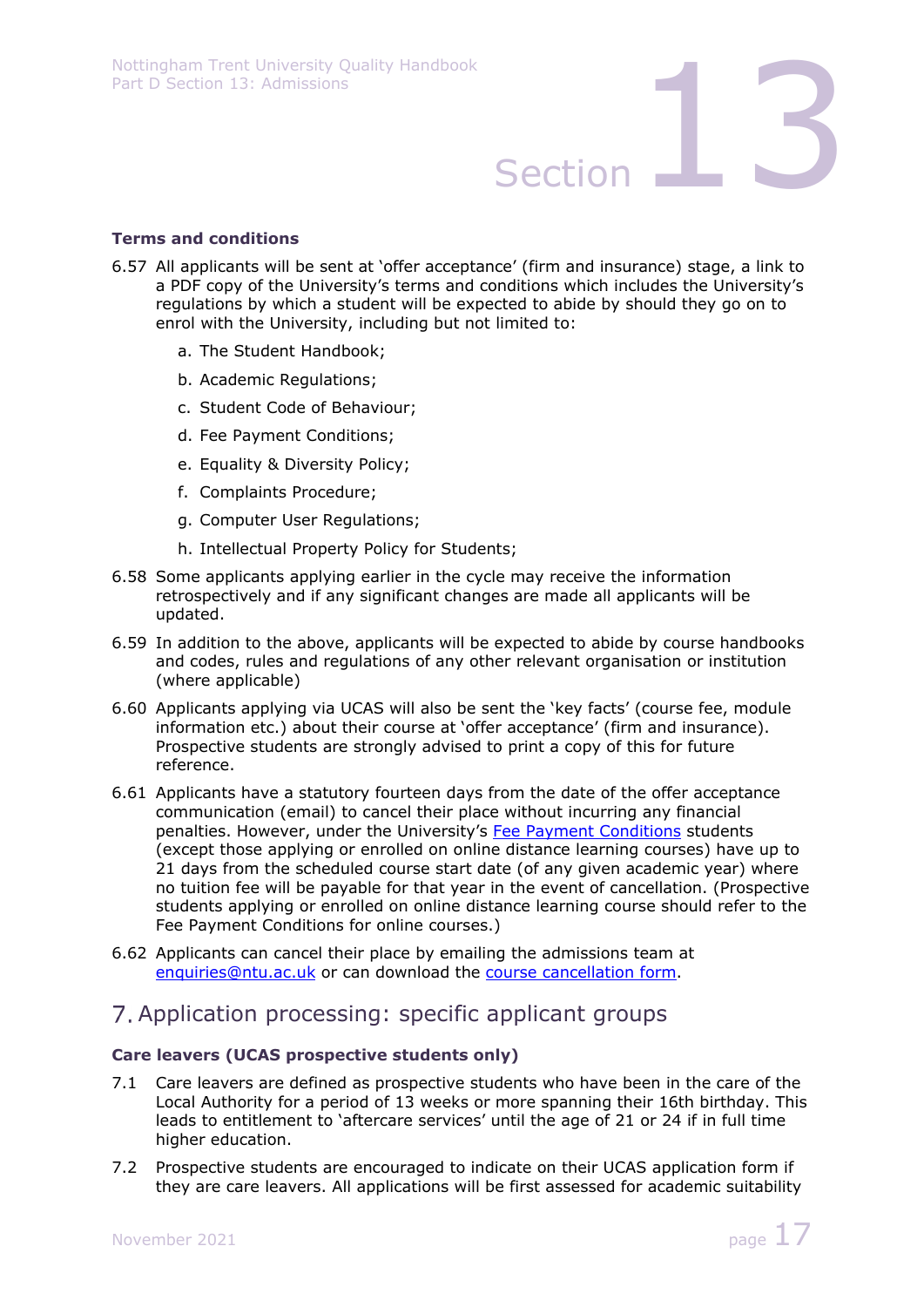against the agreed entry criteria for their chosen course. Once an offer is made the University's Student Support Services will contact the prospective student where necessary for further discussion about any specific support needs.

### **Disabled prospective students**

- 7.3 The University is committed to developing an inclusive learning environment for all students and seeks to reduce any barriers that might confront a student with a disability seeking to study at NTU.
- 7.4 Disabled prospective students are encouraged to declare their support needs at application stage. All applications are assessed for academic suitability against the agreed entry criteria for their chosen course.
- 7.5 Once an offer is made, the University's Student Support Services will contact the prospective student to provide information about provisions that can be made available and for further discussions about specific support requirements. This is to ensure that any necessary reasonable adjustments are in place for the start of their studies and to ensure a smooth transition into life as a student at the University. This will include arrangements for enrolment, registration and induction.
- 7.6 Most disabled prospective students will be admitted to a course using the same entry criteria as any other prospective student; however, adjustment to entry criteria may be made where it can be shown that a disabled prospective student will be capable of meeting the course's learning outcomes. The University offers tailored guidance for disabled applications and this is available in alternative formats from the Disability Support Service Team.
- 7.7 The admissions procedure for disabled prospective students aims to ensure that:
	- a. applications indicating support or access requirements are given the consideration they require in an effective and timely way, taking into account the prospective students' views and using the specialist expertise available within Student Support Services;
	- b. the University meets all obligations under current Equality legislation;
	- c. disabled prospective students are made aware that the disability information provided by them will be used as part of the process of determining any particular access and support arrangements that may be required and are given the opportunity to discuss their requirements prior to entry;
	- d. there is no unnecessary delay in the processing of offers;
	- e. any information disclosed is handled securely and confidentially whether at the application stage or any other stage of the student life cycle;
	- f. the University follows the necessary steps to enable the prospective student to make an alternative choice of course or institution if an offer cannot be made for reasons related to their disability.

### **Minors' safeguards and support**

7.8 The University is committed to safeguarding and promoting the welfare of all students studying at the University, but takes additional steps in relation to those aged under eighteen years of age who are considered children in English law.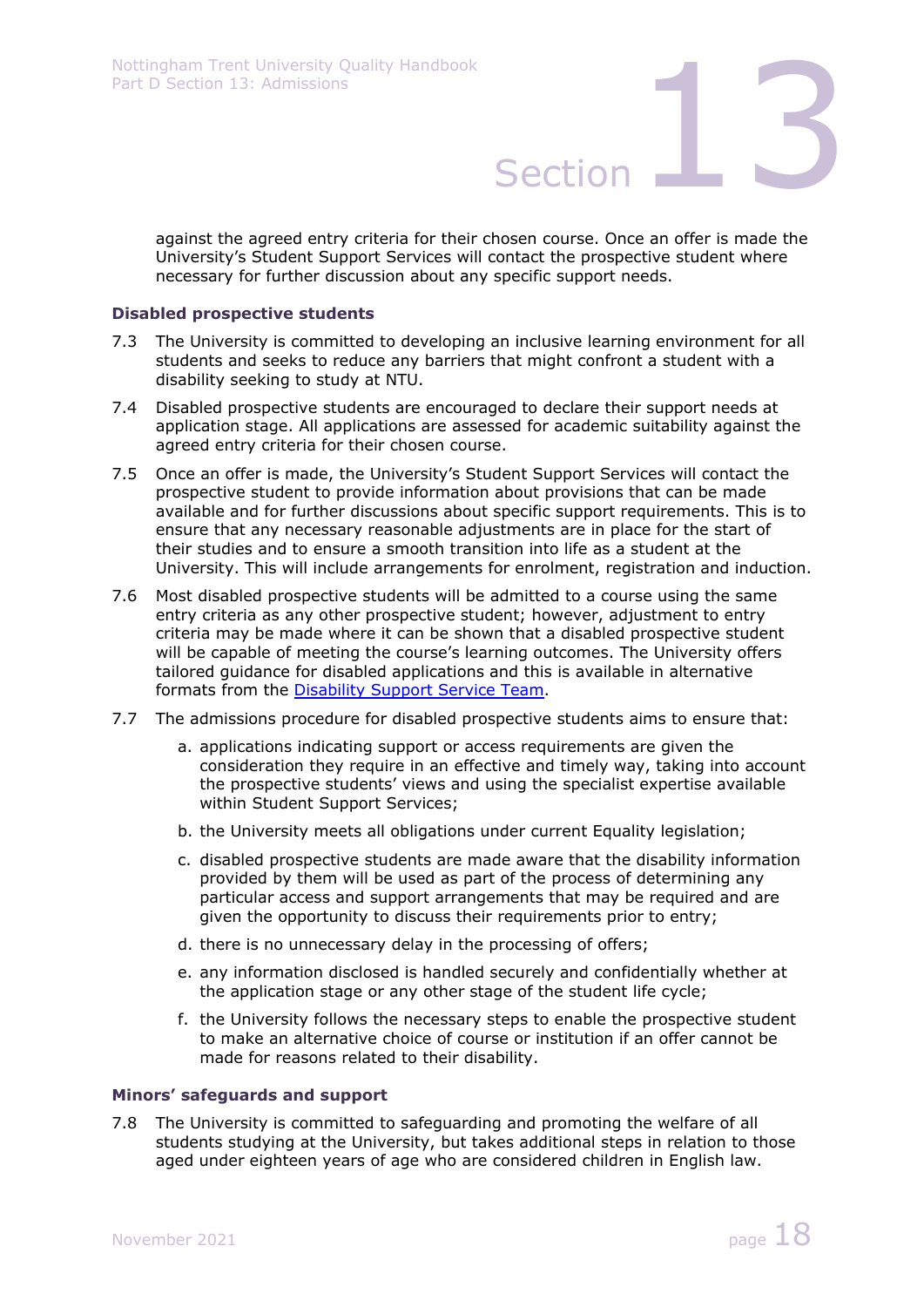- 7.9 The University requires parental/carer consent before admitting any student who will be under the age of eighteen at the point of enrolment. These prospective students are therefore identified as part of the application process and both the prospective student and the parent or carer are asked to sign and return a confirmation or consent form. However, if a prospective student is living independently from their parents and can evidence their independent living status, the University will not require parental consent.
- 7.10 The content of some modules and courses at university can sometimes include legitimate themes, discussions or viewing of films rated 18, which could be considered of an adult nature. Where students under the age of eighteen are enrolled on a course of study, course leaders will be made aware of their presence and asked to adapt their approach as appropriate.
- 7.11 Students under the age of eighteen whose parent/carer is not based in the UK are required to provide details of a UK based guardian who can act as a contact in the event of an emergency. The UK based guardian can be a nominated friend or relative living in the UK, or a guardian appointed through a guardianship organisation who offer such services.
- 7.12 Schools are responsible for making the student's academic tutor and course leader aware of minors enrolled on their courses and course leaders are responsible for amending content appropriately. The School Administration Managers have access to an Under 18 report on the COGNOS dashboard to help inform this process.
- 7.13 The details of students' parent/guardian contact details for students under the age of 18 at the start of each academic year will be indexed on the University's Student Record system.
- 7.14 It is the responsibility of the Executive Dean to ensure that prospective students whose parent or carers are non-UK based have an appropriate UK based guardian appointed from induction. Prospective students without an appropriate guardian may be withdrawn from their studies until the situation can be resolved.
- 7.15 Further information on the University's Safequarding Vulnerable Groups Policy can be found on the NTU website.

### **Mitigating circumstances**

- 7.16 The University recognises that a prospective student's pending or achieved qualifications may be affected circumstances beyond their control.
- 7.17 The University understands that prospective students can experience significant interruptions to their studies, due to circumstances outside of their control. These circumstances may include illness or bereavement, resulting from existing medical conditions and disabilities, or be as a result of difficult home situations.
	- a. For chronic (long-term) medical conditions or disabilities (including learning difficulties), the University would normally expect that reasonable adjustments would have already been put in place to support you throughout your studies.
	- b. For short to medium term health or personal issues, the University would expect that these types of extenuating or mitigating circumstances are reported via the special consideration processes, offered by the various Examination Board(s) or Awarding Bodies.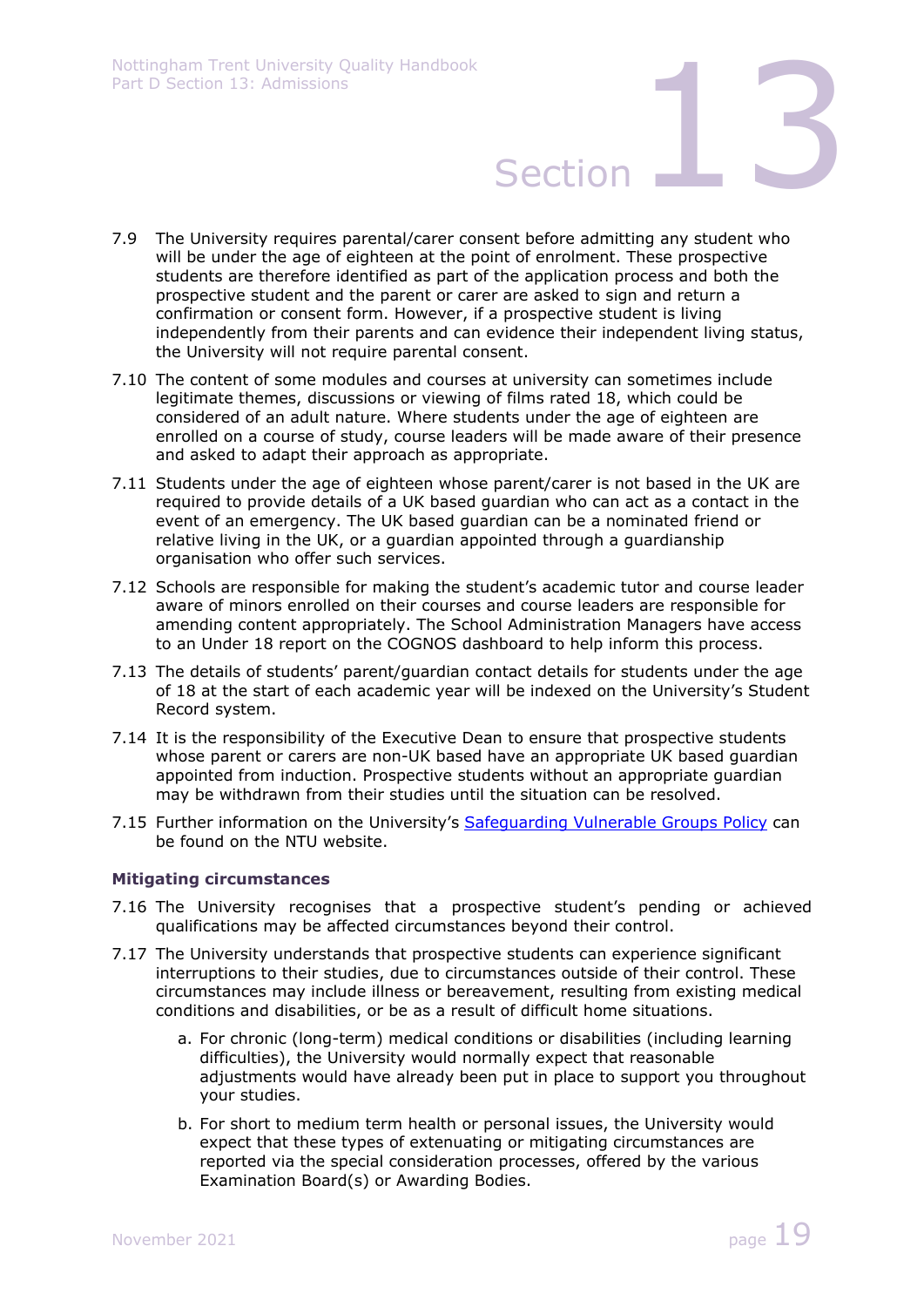- 7.18 The University is happy to consider individual requests for exceptional mitigating circumstances, providing the request is made by the applicant or with their full knowledge / consent. Requests from third parties (including the UCAS-nominated contact) will not be considered without the explicit consent of the applicant. By exceptional, the University is mainly referring to circumstances that have had an on-going impact for several months, including but not limited to:
	- the serious illness or death of a parent, sibling or partner;
	- extended hospitalisation following unexpected illness;
	- serious domestic disturbance:
	- victim of crime.

The University reserves the right to make a judgement about whether these circumstances should have been dealt with by prior mitigating processes, and whether it believes it has impacted an applicant's education as described. In some cases, and regardless of the seriousness of the circumstances, the University may not be able to make an offer or confirm a place.

7.19 The University is unable to consider requests, including but not limited to:

- teaching, learning or assessment irregularities (including, but not limited to, teacher absence, use of supply teachers, curriculum teaching errors, interruptions to timed assessments, transport issues travelling to assessments, and IT issues relating to work)
- existing medical conditions or disabilities
- common personal or family circumstances (including, but not limited to, the bereavement of grand-parents, parental separation or divorce, relationship break-ups).
- 7.20 For a small number of students who do not meet their offer but provide strong evidence of exceptional circumstances, the University may be able to offer a place providing there is clear evidence that the student is capable of achieving the intended learning outcomes of the course and/or competence in standards required for the award. Examples of evidence will vary depending on the circumstances of the request, and may include but not be limited to:
	- Requests relating to significant unexpected illness a medical note or letter from the student's doctor/consultant, which must clearly state the dates the illness impacted the student's education or assessments.
	- Requests relating to extreme personal circumstances a letter from a third party such as a doctor, teacher or other professional (police, social worker etc).
- 7.21 The University may be unable to take into account mitigating circumstances which are brought to its attention after a decision has already been made.
- 7.22 All requests for mitigating circumstances must be submitted by the applicant (or with their full knowledge) on the University's Mitigating Circumstances Notification Form (which for applicants in further education must be countersigned by the School).
- 7.23 By submitting a request, applicants are consenting to their information being shared with members of the Mitigating Circumstances Panel. Furthermore, where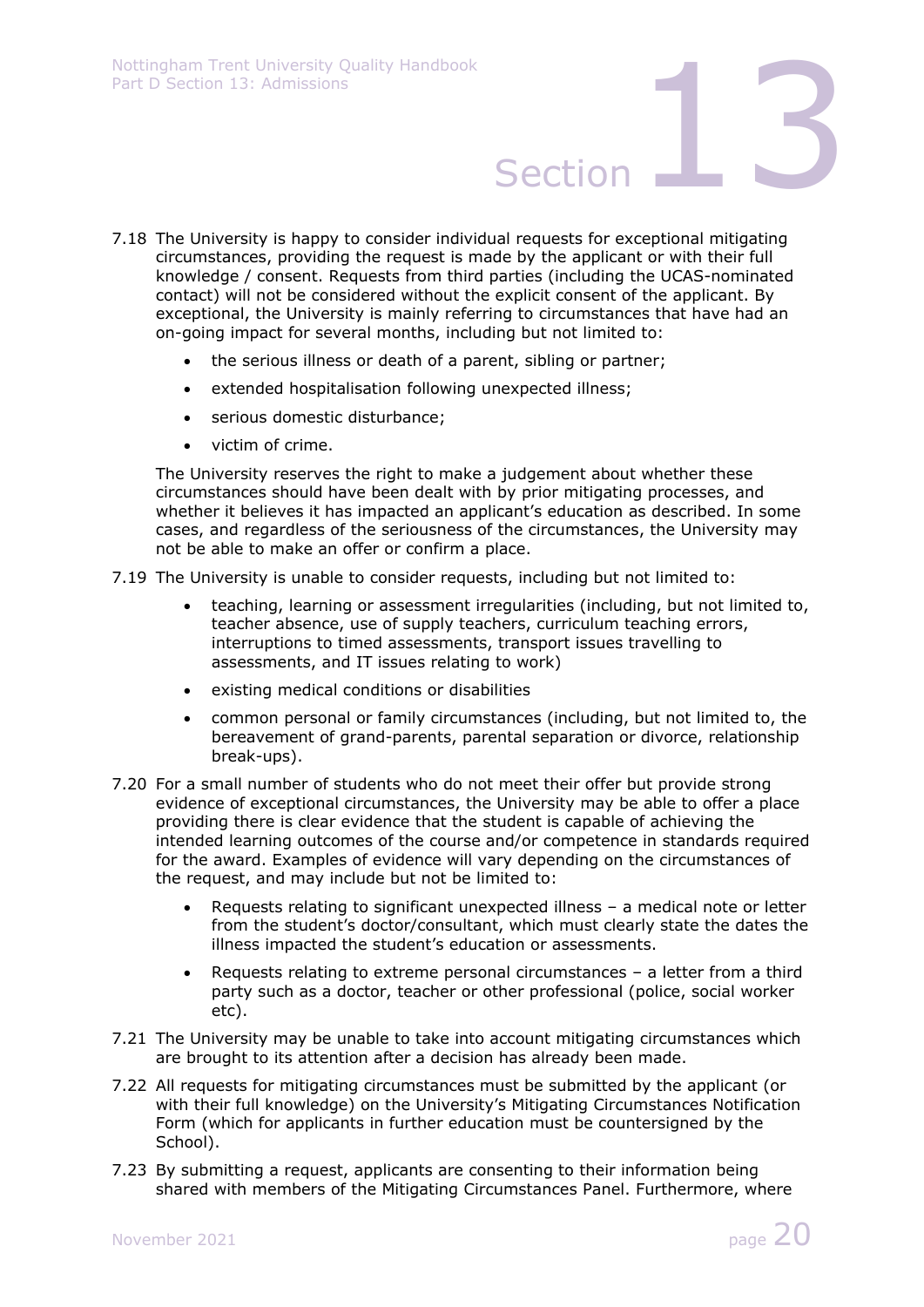circumstances are likely to be on-going in nature (and have not been declared as a disability previously) shared with the University's Student Support Services, please be assured that all information is kept securely and will in no way reflect negatively on a student's application.

- 7.24 For consistency, requests for consideration of mitigating circumstances for taught courses are dealt with by the University's Mitigating Circumstances Panel, made up of the Associate Director of Admissions and Student Recruitment, Head of Admissions and/or a nominated experienced Admissions Associate, and representation from the School and/or Student Support Services.
- 7.25 All correspondence regarding requests for mitigating circumstances will be directly with the applicant.
- 7.26 Where possible, students will be informed of the outcome of their request for mitigating circumstances before Confirmation (for UCAS students the main Confirmation period is the three weeks leading up to A-level results day). However, decisions prior to receiving achieved results may not always be possible and students should check their UCAS Track or Applicant Portal for updates.
- 7.27 The University will make best efforts to reach a decision quickly following the receipt of the results. However, for some more complex cases the University may require further information or the panel may need to convene to discuss the student's case in more detail.
- 7.28 The University will not normally confirm applicants (regardless of the circumstances) who achieve below Confirmation or Clearing Tariff points.
- 7.29 The University will not normally accept requests for mitigating circumstances from applicants applying through Clearing regardless of the circumstances.
- 7.30 Students applying for mitigating circumstances to be taken into account who either meet their conditions of offer, or are accepted, should make themselves aware of the University's 'Fitness to Study Policy and Procedure' and 'Crisis Intervention Policy – Students at Risk or Causing Concern'.

### **Scholarships**

- 7.31 The University provides a limited number of Scholarships to new students and these are advertised via the NTU website and also where applicable information is sent to targeted groups of applicants (e.g. by school, residency, level of course etc.). Further information about the University's Scholarships can be found on the University website.
- 7.32 Applicants will be informed in writing, of the outcome of any scholarship application and must accept the offer by the given deadline. Applicants can apply for more than one scholarship scheme; however, they would not normally be allowed to accept more than one offer.

### **Transition**

7.33 The University recognises that the transition to University, which may or may not involve a move away from a student's usual support networks, can be quite challenging for some students.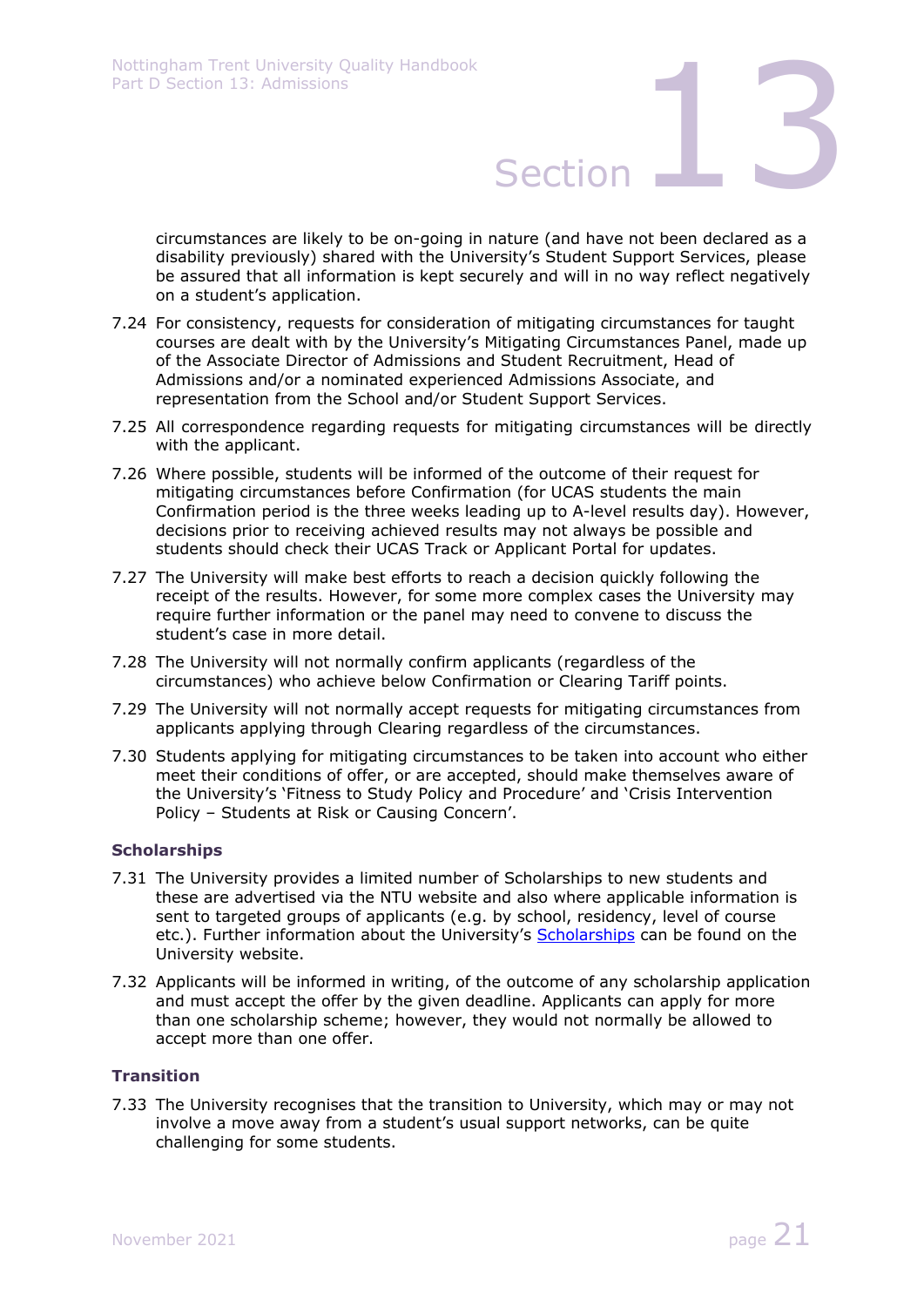- 7.34 The targeted communications plans will keep prospective students informed of the progress of their application and with details of any relevant pre-enrolment checks they may need to complete before arriving at University.
- 7.35 Schools and Marketing teams will contact all new students who have accepted a place to provide them with the details for enrolment, registration, and induction. This includes providing further information about their course team, pre-reading and equipment lists, 'Starting at NTU' website, timetable information and Welcome Week activities. Prospective students starting at key non-standard start dates (e.g. January) will also be contacted with relevant information.
- 7.36 The University organises a series of transition events designed to help new students settle into the University environment. Further information about activities can be found on the Starting at NTU and International Students websites.

# Application processing: international student admission

### **Academic Technology Approval Scheme**

- 8.1 The Academic Technology Approval Scheme (ATAS) requires all international students subject to existing UK immigration permissions, who are applying to study for a postgraduate qualification in certain sensitive subjects, knowledge of which could be used in programmes to develop weapons of mass destruction (WMDs) or their means of delivery, to apply for an Academic Technology Approval Scheme (ATAS) certificate before they can study in the UK.
- 8.2 The requirement for an ATAS certificate applies to all students whose nationality is outside the European Economic Area (EEA) and Switzerland, irrespective of country of residence at the point of application.
- 8.3 A letter to support an application for an Academic Technology Approval Scheme (ATAS) certificate will be issued to a prospective student on request or at the point of application. The University requires a copy of the certificate on record before the issue of a Confirmation of Acceptance for Studies (CAS); therefore, the ATAS certificate will be requested as a condition of offer.

### **Admission requirements for international students**

- 8.4 In addition to a completed application form, international prospective students will be required to submit the following documentation:
	- a. All relevant academic transcripts and certificates from previous studies (original copies and certified English translations where appropriate);
	- b. English language test results (if appropriate);
	- c. A reference/letter of recommendation (where a reference is required it is the responsibility of the prospective student to ensure this is sent to the University);
	- d. Personal statement or supporting information;
	- e. A copy of their current passport and any in date immigration documents (or past immigration documents showing previous UK study);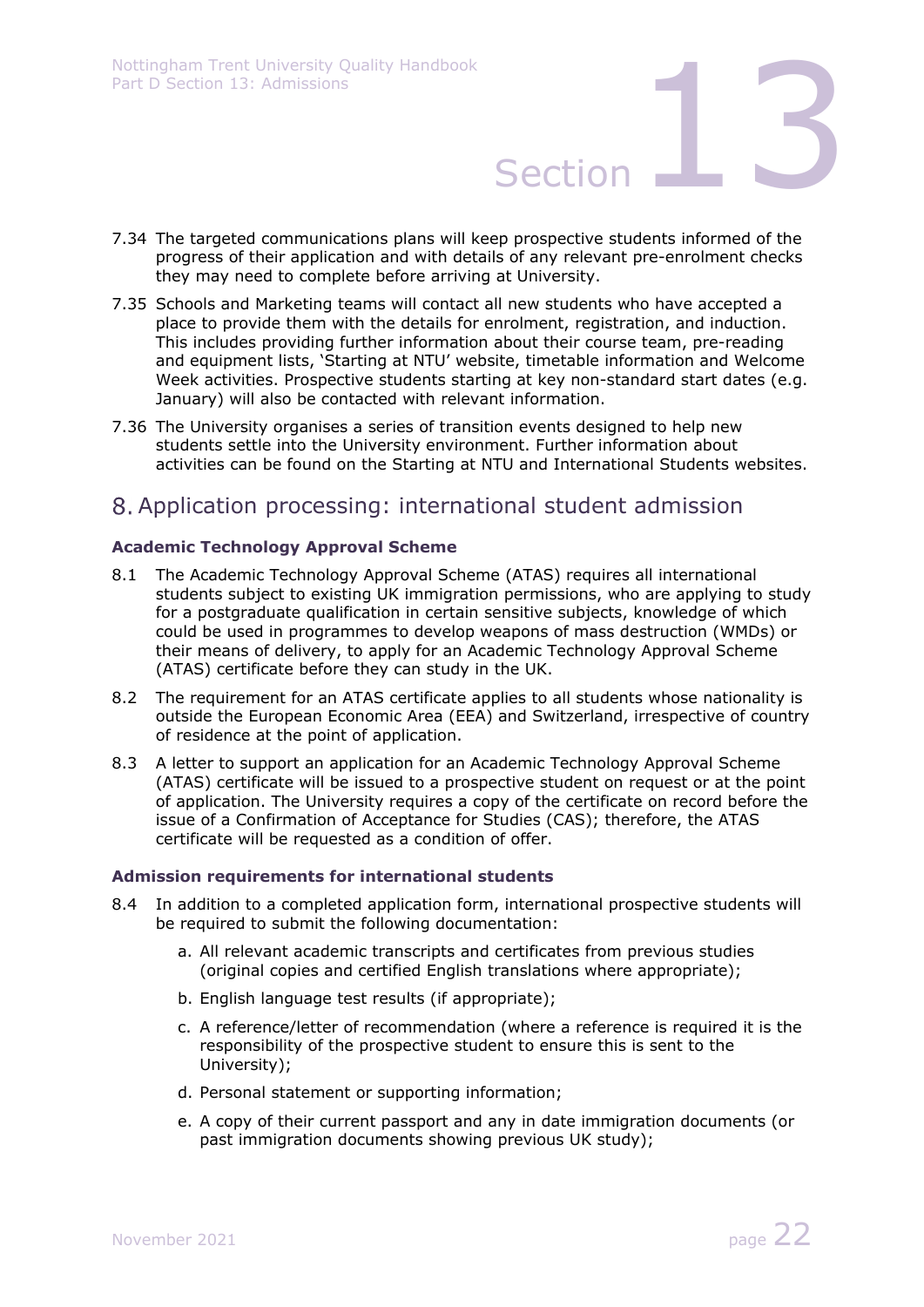- Nottingham Trent University Quality Handbook<br>Part D Section 13: Admissions<br>Section
	- f. International prospective students will be required to pay an advanced payment of £3000 or the full fee (if less than £3000) unless they provide an official sponsorship letter for the course fees.

### **Assessment of international applications**

- 8.5 International applications are assessed using the same entry criteria as all other applications in addition to confirmation that English language requirements are met. Some applications may require further consideration through other assessment methods such as a telephone interview, an in-country interview, submission of written work, completion of an admissions test or alternates. Where this is the case, full details will be provided to the prospective student.
- 8.6 Prospective students classed as overseas for fee purposes are advised to check their immigration or visa status before applying.

### **Educational agents**

- 8.7 The University works with a number of Educational Agents located in-country who are contracted by the University to recruit students for courses of study. The University is committed to working with agents who are well-respected, competent and knowledgeable (about the UK education system) and who have a good reputation for providing high quality students.
- 8.8 Educational agents are recruited according to the agreed University regulations and policy. The operation and performance of agents is regularly reviewed and agents are given explicit information about the University's expectations of them. Agents that do not meet the expected standards, as outlined in the policy, will have their contracts terminated.
- 8.9 For international prospective students who apply through an Agent who has formal ties to the University, it will be assumed the prospective student's consent has been given to send all communications to both the prospective student and the nominated Agent.

### **Explanatory note**

**Further information about the policy of** recruitment and monitoring of Educational Agents is available on request from the University's International Development Office (IDO).

### **English Language entry requirements**

- 8.10 Prospective students whose first language is not English need to provide evidence of English language proficiency. The University will normally make an assessment of a prospective student's first language based on the information provided on the application form, including (but not limited to) country of origin, country of permanent residency and qualifications.
- 8.11 The standard University requirement for taught courses is IELTs 6.5 with a minimum of 5.5 in each element (or equivalent). For all research degrees, the standard University requirement is IELTS 6.5 with a minimum of 6.0 in each element (or equivalent). A full list of course requirements and agreed exceptions can be found on the international section of the website.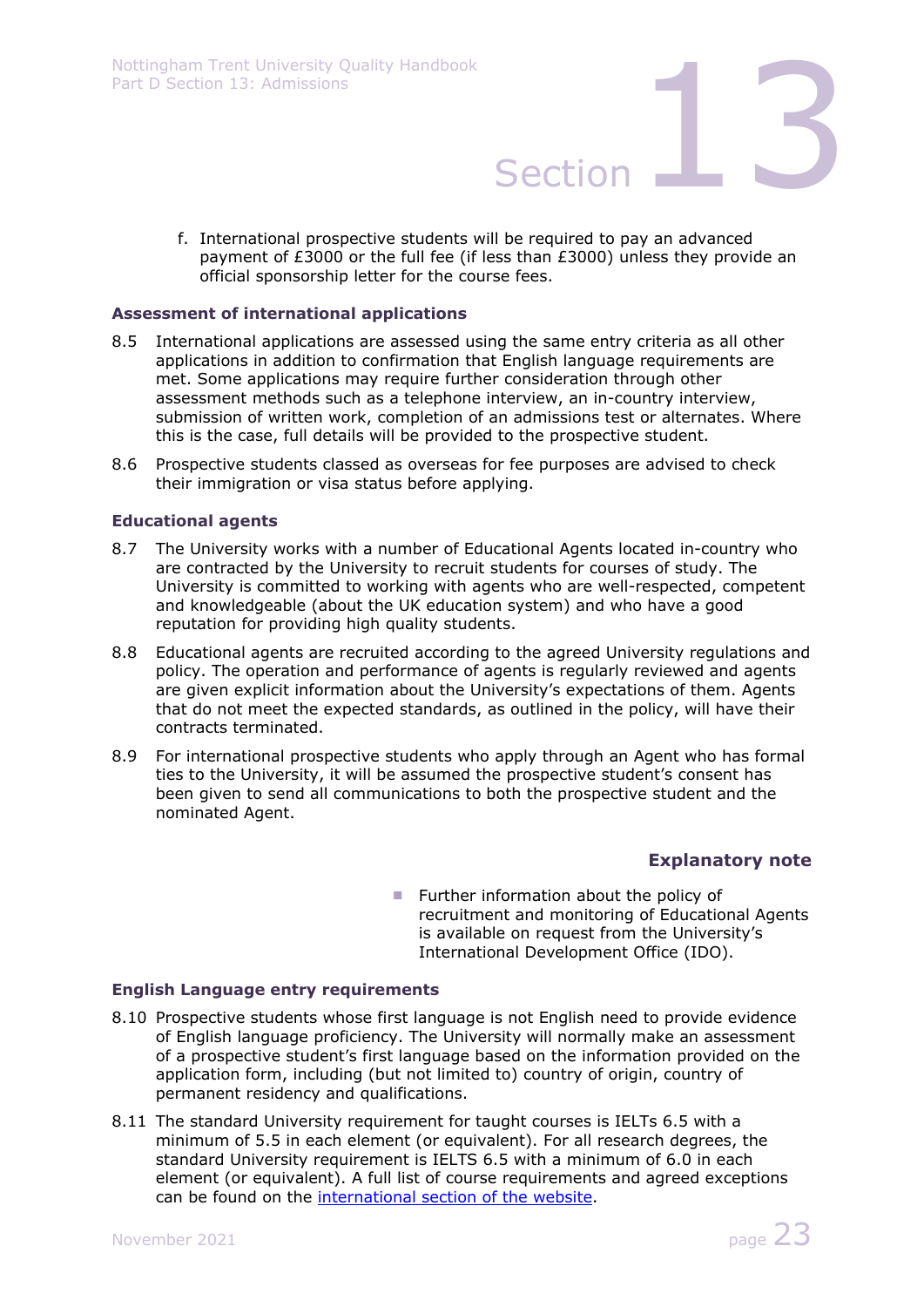8.12 The University reserves the right to change the English Language Requirements depending on the performance of students, due to the access or availability of test centres and due to regulatory changes.

### **In-country offer making**

- 8.13 The University's IDO staff, as well as dedicated academics, are mandated to recruit students whilst working away on behalf of the University. The recruitment may take place at, but not be limited to, organised Recruitment Fairs, Educational Agent's Offices or through activity in conjunction with the British Council or other interested parties.
- 8.14 An offer made remotely from the University in the applicant's country of residency is usually referred to as an 'in-country offer'.
- 8.15 An in-country offer allows the applicant to receive an immediate offer and the application processing is fast tracked by the Admissions Team. The applicant's details are provided to the Admissions Team who send a formal offer email and ensure that copies of the required documentation (including UKVI documents) are received and indexed on the University Admissions System.
- 8.16 All in country offers are subject to the same regulations as standard offer making and are checked by the Admissions Team for consistency.
- 8.17 Training, along with detailed documentation, is provided by the IDO to all IDO staff and academics who use this process in-country.

### **International qualification equivalences**

- 8.18 Advice and information on the comparability of international qualifications is compiled from a range of sources, including National Academic Recognition Information Centre (NARIC), Educational Agents, British Council and insight from country visits. The agreed equivalences are stored centrally and are accessible for the Admissions Team and University's IDO to access for consistent information, advice and guidance.
- 8.19 Applications which are referred to the School for a decision include information from this central source to help academic staff make informed and consistent decisions.

### **Visa information**

- 8.20 The University complies with the Home Office UK Visa & Immigration (UKVI) student visa requirements (formerly Tier 4) for international students.
- 8.21 The University is obliged to check that all international prospective students applying to the University are eligible to study on their chosen course according to the conditions of their immigration status and/or visa.
- 8.22 International students wishing to apply for a student visa will be issued with a Confirmation of Acceptance for Studies (CAS) once they have completed the admissions process. Only prospective students, who have met all the conditions of their offer, including making an advance payment, can be issued with a CAS.
- 8.23 The University is required to report to the UKVI when a student holding a student visa fails to enrol on their course within the enrolment period. The University is also required to maintain up-to-date contact details for students and hold copies of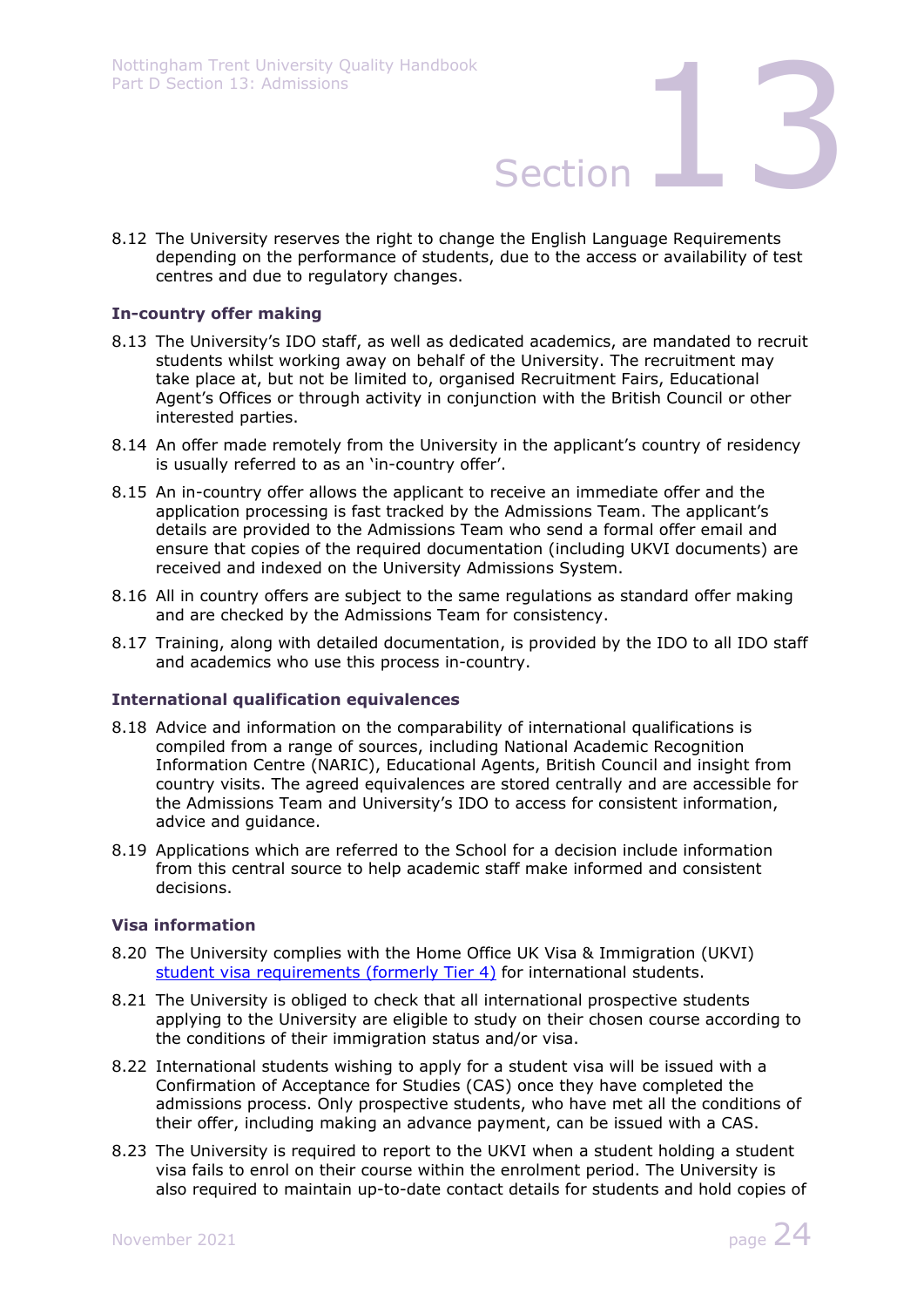all relevant passport and visa documents. Immigration documents will be collected as part of the enrolment process at the start of the course. Documents must be presented in their original format within the enrolment period. Students who fail to provide the required documents within the timescales specified will be reported to the UKVI.

Application processing: self-declared criminal convictions and Disclosure and Barring service and other checks

### **Criminal convictions**

- 9.1 Whilst operating an admissions system committed to equality of opportunity, the University must consider the welfare of all students and staff and any possible risk to them, when considering allowing prospective students with known convictions to study on University premises.
- 9.2 Where an applicant applies to a course leading to certain professions or occupations exempt from the Rehabilitation of Offenders Act (1974), such as teacher training or social work, they are asked to declare whether they have any criminal convictions, including spent convictions, that are not filtered. This is a mandatory question, and students who apply for these courses will be subject to a DBS check before they start the course. Students who apply for other courses will not be asked a question about criminal convictions as part of the application process.
- 9.3 All applications are initially assessed for academic suitability against agreed admission criteria for their chosen course. If a prospective student has declared a criminal conviction, the University will contact the prospective student for further information about their convictions when an offer is being considered. No further action will be taken for applicants who are not academically suitable for admission.
- 9.4 Students will be required to declare any unspent relevant convictions as part of the enrolment process but not as part of the admissions process (unless their course is covered by 9.2). This will be communicated to applicants in advance, to ensure that if they can declare prior to this if they wish to do so, and that there may be a risk that their place is withdrawn if they are not risk assessed in an appropriate timeframe.
- 9.5 At the point of acceptance, an email communication will be sent, advising that unspent, relevant convictions can be declared in confidence to disclosures@ntu.ac.uk and will be given the named contact of the Compliance Officer. Relevant convictions will be defined as:
	- a. Any kind of violence including (but not limited to) threatening behaviour, offences concerning the intention to harm or offences which resulted in actual bodily harm;
	- b. Offences listed in the Sexual Offences Act 2003;
	- c. The unlawful supply of controlled drugs or substances where the conviction concerns commercial drug dealing or trafficking;
	- d. Offences involving firearms;
	- e. Offences involving arson;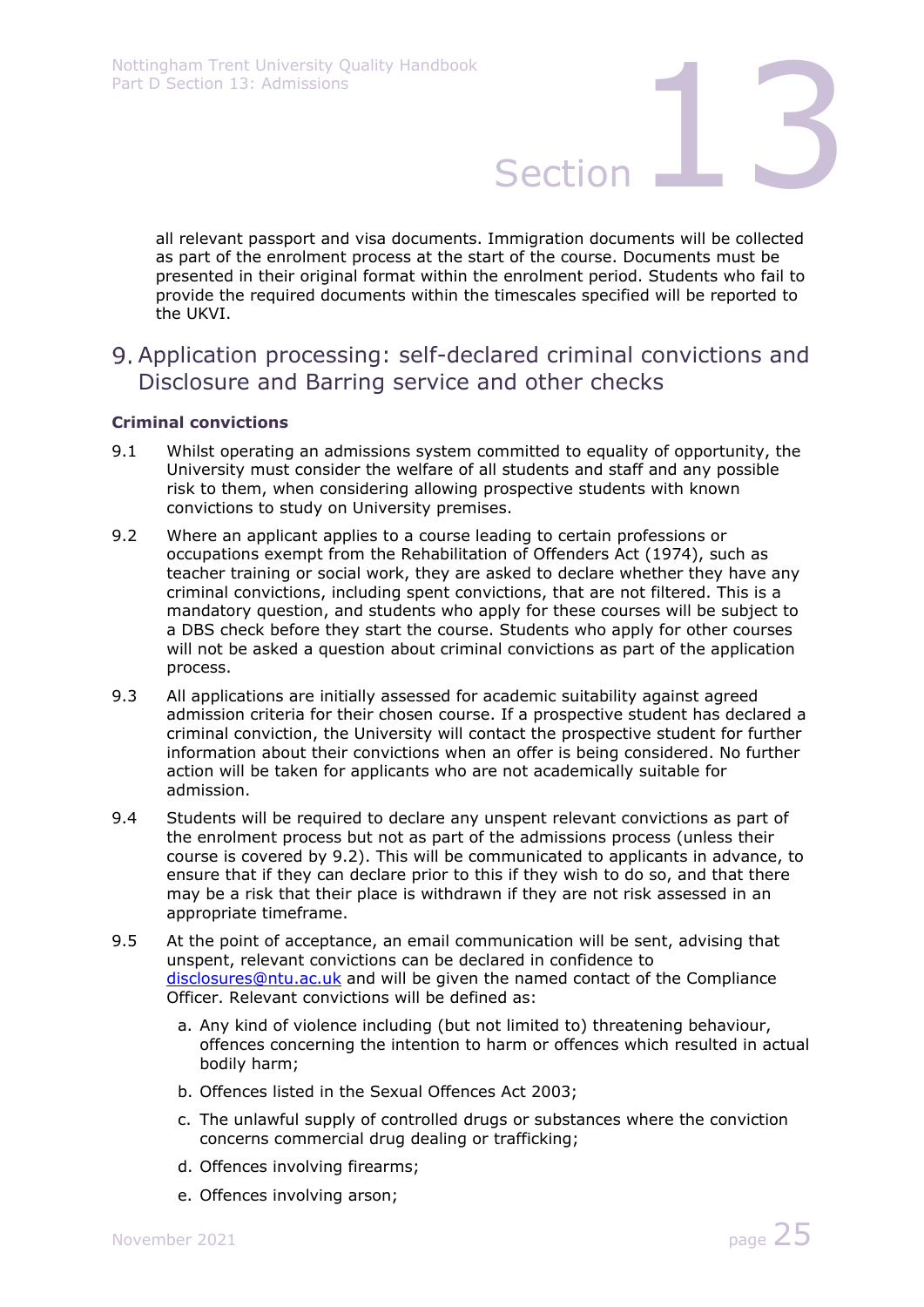- f. Offences listed in the Terrorism Act 2006; and
- g. Offences of human trafficking, slavery and forced labour.
- 9.6 Students taking part in University services, such as accommodation or the Students Union, may be asked to declare as part of this process. This will be separate to the Admissions process. Any decisions relating to information declared through any question will be in relation to the student's suitability to participate in that particular function and not their suitability to study.
- 9.7 If anonymous information regarding applicants and criminal convictions is received this is treated with caution and will only be followed up if there are reasonable grounds to do so.
- 9.8 Applicants who are found to have intentionally omitted information about a criminal conviction from their application will be dealt with in line with our fraudulent applications process (see paragraph 6.29).
- 9.9 Information regarding convictions is requested for certain courses so that an application can be considered fully and will not be used for any other purpose. The information provided will be held confidentially, however, where a prospective student applies for a course that may involve placements working with children/vulnerable adults, or the course is governed by an external accreditation body such as the Health and Care Professional Council (HCPC), the information prospective students provide may be shared with the relevant placement provider prior to an offer being made. Students applying for Social Work courses will be considered by the School of Social Sciences Suitability Panel chaired by the Executive Dean of School.
- 9.10 Prospective students may be withdrawn if they fail to respond to requests for further information or where the University is unable to obtain information from nominated references through no fault of its own.
- 9.11 On receipt of further information (and providing the conviction is not spent) the application will be reviewed by a designated Compliance Officer who will determine whether it needs to be referred to the Serious Criminal Conviction Panel. For minor 'relevant' offences the decisions may be made by the designated admissions manager and/or Compliance Officer.
- 9.12 Prospective students with serious criminal convictions, usually defined by a custodial sentence (suspended or otherwise), will be referred to the Serious Criminal Conviction Panel (SCCP). The SCCP is made up of the Associate Director of Admissions and Student Recruitment, Head of Admissions, Executive Dean of the admitting School, Head of Student Support Services, Student Community and Liaison Manager (who forms part of the Accommodation department) and the Chief Operating Officer and Registrar.
- 9.13 For students applying to NTU under the Admissions Policy but attending at another organisation (e.g. Confetti Institute of Creative Technologies), a senior member of staff from the relevant organisation will be consulted as part of any risk assessment process.
- 9.14 The Chief Operating Officer and Registrar, as the Vice Chancellor's nominated representative, is responsible for chairing the panel and the final decisions rests with the Chair.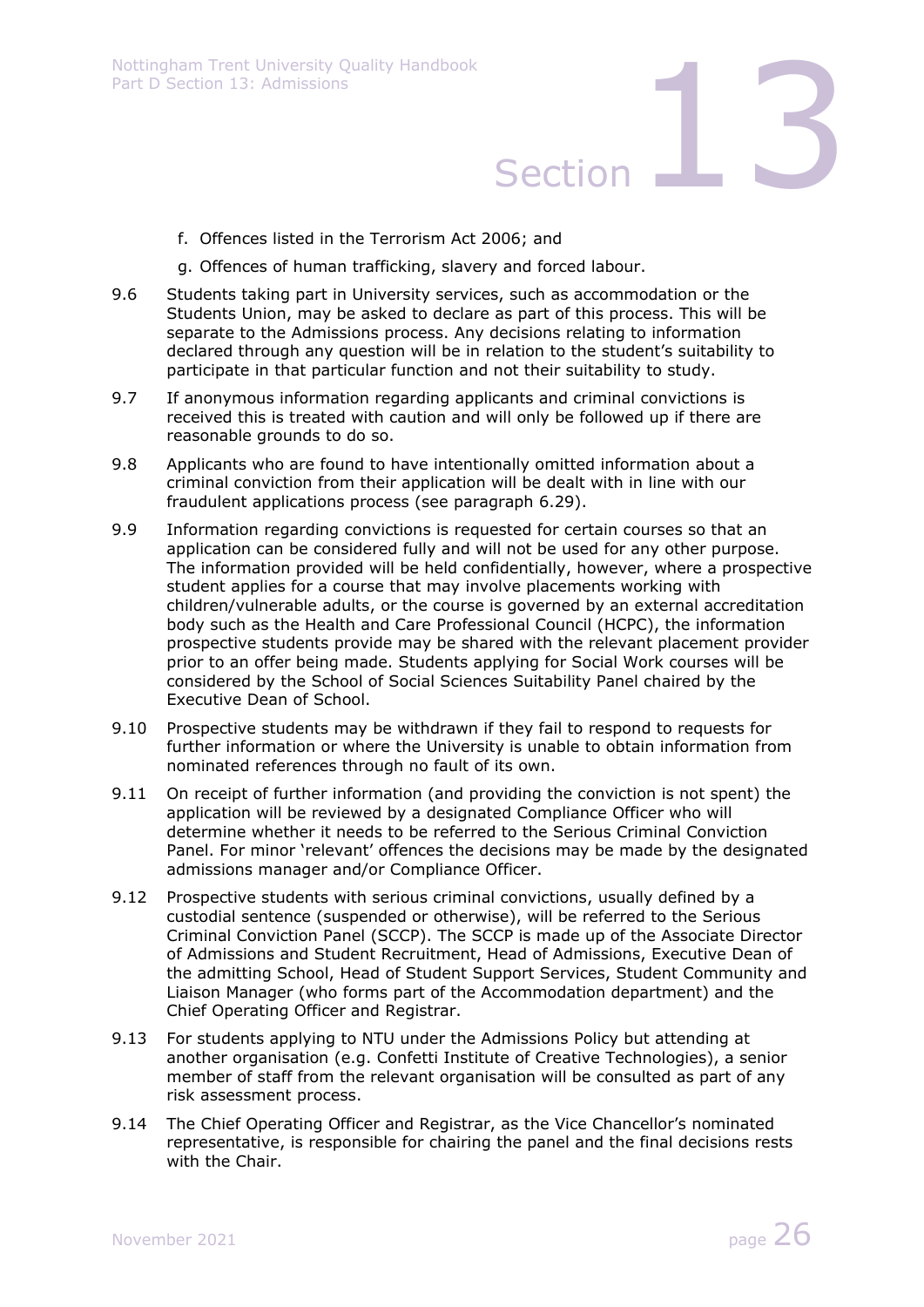

- 9.15 The University strongly believes that students entering Higher Education have a responsibility to demonstrate a change to their previous behaviours under their own recognisance. Therefore, the University reserves the right to decline applicants with relevant convictions who are still serving their sentence, who are possibly subject to probation or licence conditions or the end of their supervised period is close to their course start date.
- 9.16 Students wishing to appeal an admissions decision based on a criminal conviction risk assessment should do so through the appeals procedure outlined below.

### **Disclosure and Barring Service Checks**

- 9.17 For some courses, usually in the areas of health, teaching and social work, prospective students will be required to undertake an Enhanced Disclosure and Barring Service (DBS) check at confirmation but before commencement on their course. For courses requiring an Enhanced DBS check, prospective students will be required to declare all convictions including convictions, cautions, admonitions, reprimands, final warnings, bind over orders or similar, including those classified as 'spent' under the Rehabilitation of Offenders Act 1974 that would display on an enhanced disclosure.
- 9.18 Applicants who do not reside in the UK will also be requested to provide police/criminal record checks from the country in which the applicant lives.
- 9.19 The University will make all reasonable efforts to ensure that prospective students for courses have completed the DBS process before starting their course. Where it is unable to do so, for example, due to delays with DBS processing, a late offer or the late receipt of results, the prospective student may be allowed to commence their studies but will only be allowed to 'conditionally enrol' until the clearance has been received.
- 9.20 Students who are only conditionally enrolled will be checked where appropriate against the Barred List (on-line register of people barred from working with children or vulnerable adults) before the start of their course. Once on placement, relevant students will be subject to strict conditions of supervision by the placement provider.
- 9.21 Students who fail to complete the actions required to submit the form to the Government's Disclosure and Barring Service will be automatically withdrawn under the University's Enrolment Conditions (terms and conditions 4.5) normally two weeks after the course start date (excluding Welcome Week).
- 9.22 Prospective students who are cleared following an enhanced DBS check will be allowed to complete the enrolment process on their chosen course providing they have met all other outstanding conditions of offer.
- 9.23 For prospective students whose DBS certificate contains content not previously reviewed through the 'self-declared' criminal convictions process (as above), the prospective student will be processed accordingly and may be referred to the Serious Criminal Conviction Panel for a suitability decision.
- 9.24 Prospective students who fail to declare relevant convictions, at the earliest opportunity, may be withdrawn from their course or be unable to qualify for their course of study.
- 9.25 Any student who gains a conviction after receiving an offer or after enrolment is required to bring this to the Universities attention.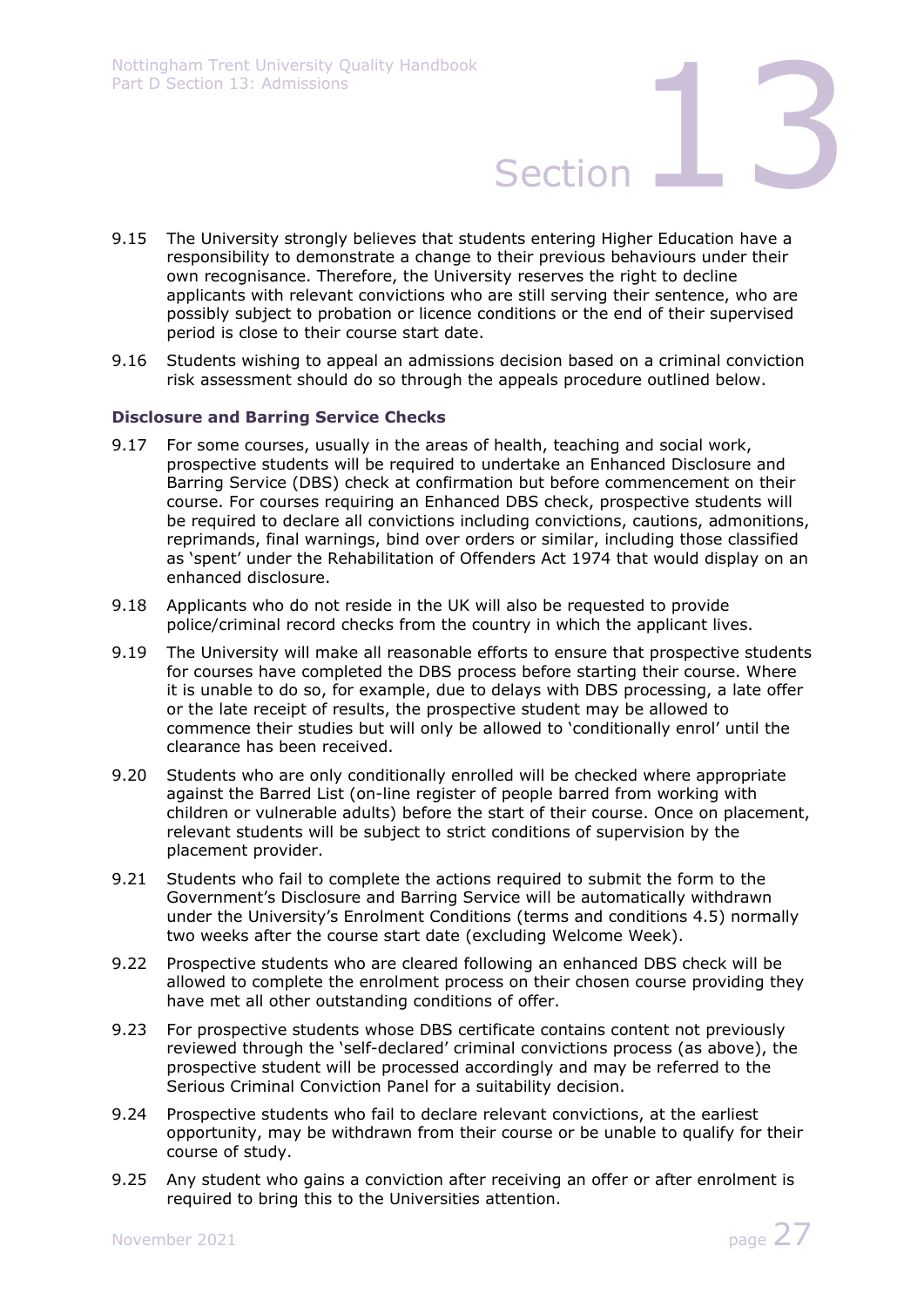9.26 The University uses an external company, GB Group Ltd (On-line Disclosures), to undertake all its DBS checks.

### **Health and fitness and other fit to practice assessments**

- 9.27 For certain professional or vocational qualifications, usually in the areas of education, health and social care, the University requires prospective students to complete a health declaration and or a medical screening questionnaire. In some cases, prospective students will be referred to an Occupational Health Unit to determine the suitability for their chosen course.
- 9.28 The requirement for a health and fitness assessment will be clearly outlined on the course profiles section of the NTU website.
- 9.29 For teaching courses students will be required to undertake checks as required by the Teaching Regulation Agency (TRA), including but not limited to, Prohibition Order and Childcare Disqualification checks.
- 9.30 Students who fail to complete the actions required within two weeks (excluding Welcome Week) will be automatically withdrawn under the University's terms and conditions (4.5).
- 9.31 All information will be treated in the strictest confidence.

### **Suitability Panel for Prospective Social Work Students**

- 9.32 The University adheres to the guidelines and good practice of the HCPC and as such the School of Social Sciences operates a Suitability Panel for prospective social work students. Prospective students for Social Work courses with declared criminal convictions will be considered by the panel for their suitability for both the course and profession before being made an offer.
- 9.33 The Suitability Panel will also assess the professional suitability of prospective students with serious health issues or local social care service users as declared on the suitability declaration form completed prior to interview.
- 9.34 Decisions of the Social Work Suitability Panel, where relevant, will need to be ratified by the Chair of the Serious Criminal Conviction Panel.

## 10. Application processing: fees and funding

### **Fee assessment**

- 10.1 It is the responsibility of individual Higher Education Institutions to assess the fee status of potential students. In most cases, the University will be able to determine a prospective students' fee status on the basis of information provided on their application form. However, where this is not possible, a formal fee assessment process is carried out to determine their fee in line with the 'The Education (Fees and Awards) (England) Regulations 2007' and 'The Education (Fees and Awards) (England) Regulations 2007 (Amendments) Regulations 2011'.
- 10.2 Prospective students who fail to provide the necessary information to allow a full fee assessment will be defaulted to overseas fees until such time they provide the necessary evidence to assess a change of status. If the prospective student fully enrols, they will be deemed to have accepted the default assessment and changes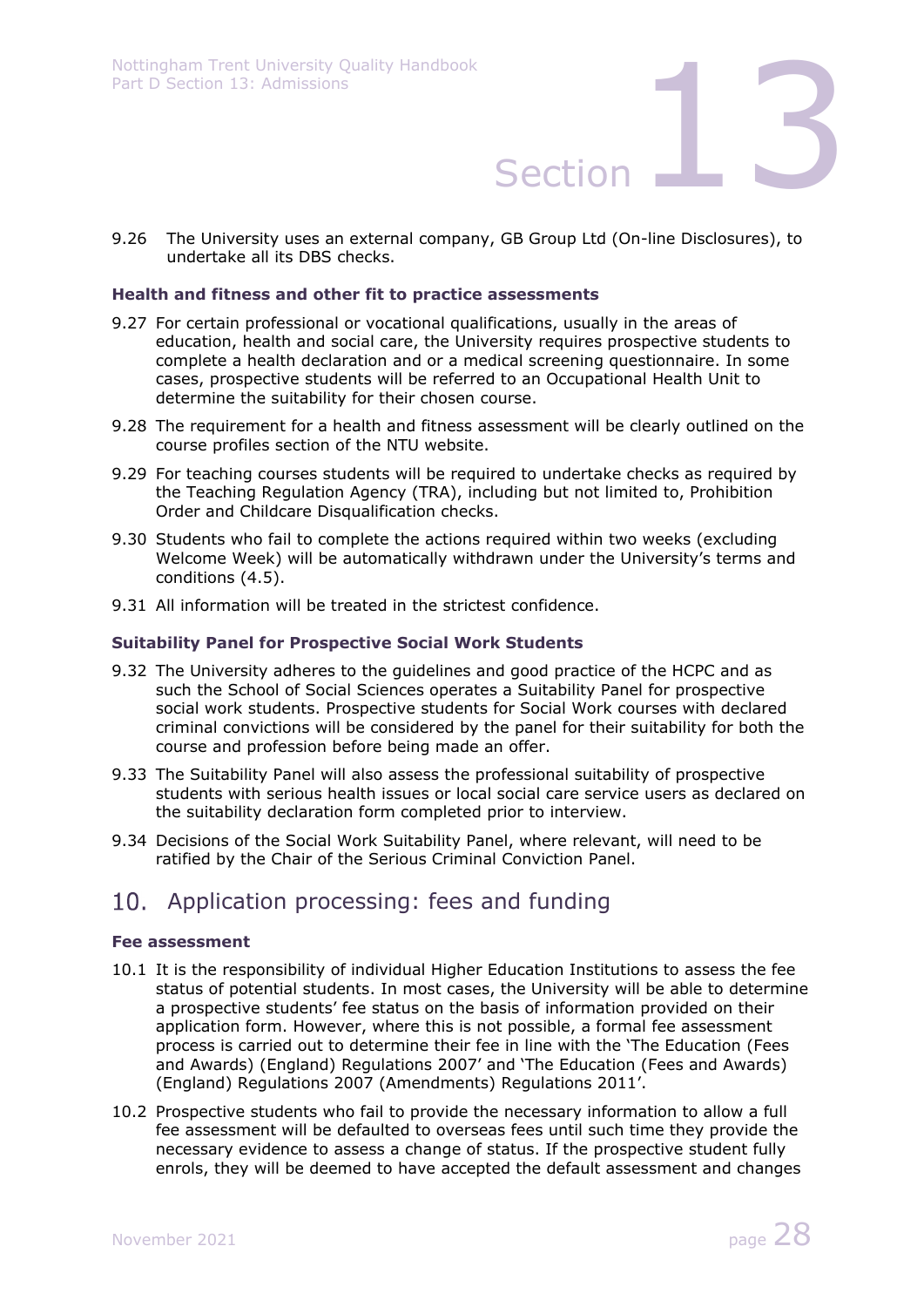will be at the discretion of the Executive Dean upon submission of the appropriate evidence of home fee status.

- 10.3 Appeals against fee status must be made within three months of the fee assessment having been carried out or at the point of enrolment, whichever comes first.
- 10.4 An appeal will not be processed retrospectively after enrolment on a course.
- 10.5 Students wishing to know their fee status before making an application can do so by reviewing the criteria shown on the UK Council for International Student Affairs (UKCISA) website.
- 10.6 The University reserves the right to amend a fee status if further information comes to light and changes will take with immediate effect.
- 10.7 The University will assess a prospective student's fee rate as of the first date of the first academic year. Further information about the definition of the 'first date of the first academic year' can be found on the UKCISA website.
- 10.8 The University will only reassess a student's fee rate mid-course if they meet the criteria as outlined in the regulations. Further information can be found on the UKCISA website.

## 11. Appeals

### **Applicant Appeals/Complaints Procedure**

- 11.1 The University is committed to the provision of an admissions service to all prospective students which is fair, efficient and transparent. However, the University recognises that there may be instances where a prospective student feels aggrieved with the University's admissions decisions or processes and wishes to bring their concerns to our attention either formally or informally.
- 11.2 This Procedure is for the use by applicants applying for admission to the University (where the admissions procedure is the sole responsibility of the University) and should not be confused with the complaints procedure for students which is not open to applicants.
- 11.3 The University, where possible and whilst being sensitive to the concerns of the prospective student, will aim to deal with issues informally. Many issues can be dealt with appropriately in this manner and the University's appeals procedure has been designed with this in mind. This is not to say they will be treated with less importance and will still form an important part of the University's regular review of its service delivery.
- 11.4 Any Appeal will be handled in isolation from the application and will not prejudice current or future applications.
- 11.5 The University will only normally accept an Appeal directly from the prospective student, unless a third party has the explicit consent to act on their behalf.
- 11.6 Prospective students who feel that they have grounds for Appeal should raise the matter within 10 working days' of the last action action/correspondence or admission decision of the University.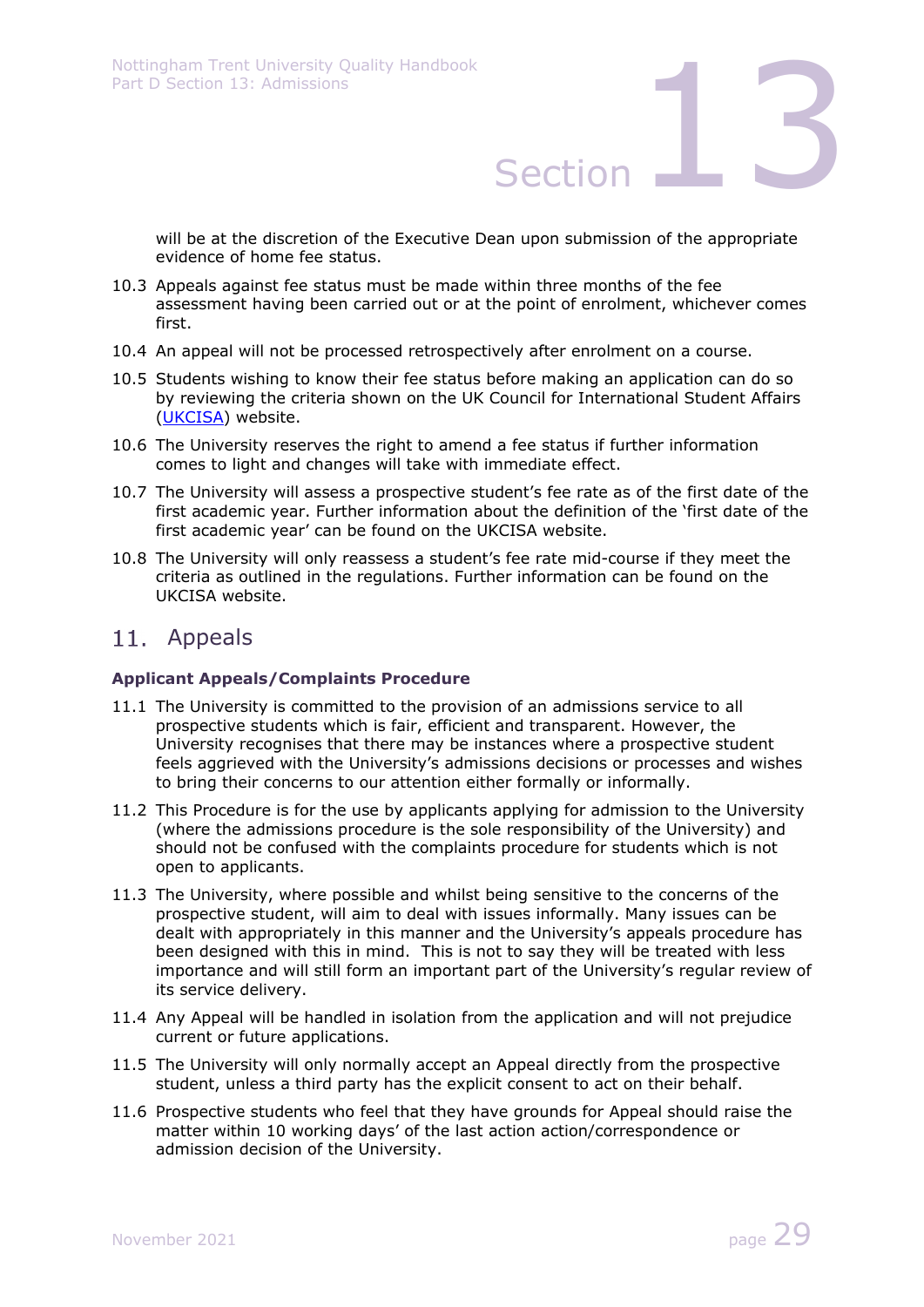- 11.7 For the purposes of this procedure an Appeal is defined as a request from an unsuccessful prospective student to review the outcome of an admissions decision and should only be submitted on the following grounds:
	- a. they can demonstrate/evidence that the University has deviated from its own policy, procedures and practice; or
	- b. further information, which was not available at the time of application, is presented to the University; or
	- c. there is a perception or indication that the prospective student has been treated differently to another applicant in a similar situation.
- 11.8 The high level of competition for some courses means that it is unavoidable that the University will disappoint some prospective students with a selection decision. It should be noted that prospective students have no right of appeal against decisions that are based on the academic or professional judgement of the University about suitability for admission. For example, academic judgement may be used to determine the suitability of prior learning (accredited or otherwise) for entry in lieu of formal qualifications, or an assessment of the suitability of subject knowledge from less traditional qualifications.

### **Procedure for Submitting an Appeal/Complaint**

11.9 **Stage 1:** request for feedback or clarification: Before submitting an Appeal a prospective student should normally contact the Admissions Office, by telephone or in writing, to request feedback or to discuss their concerns.

**Stage 2:** Appeal: Before submitting an Appeal, the prospective student should ensure that they have read the grounds outlined above. An Appeal should be submitted in writing to the **Head of Admissions**.

**Stage 3:** Where the prospective student remains dissatisfied with the outcome at Stage 2, the prospective student may request a review of the Stage 2 decision. The prospective student must provide clear reasons/evidence for requesting a review (for example, evidencing that information had not been in taken into account at Stage 2). The outcome of Stage 3 will be considered final and therefore the prospective student is unable to take the matter further with the University. A review can be requested in writing to the Associate Director of Admissions and Student Recruitment.

- 11.10 As a minimum guideline an Appeal (Stage 2) should include the following information:
	- a. Prospective student name and any relevant application reference numbers provided either by the University or third parties such as UCAS;
	- b. Contact details;
	- c. Details of the grounds for the Appeal;
	- d. Any further information that the prospective student feels relevant to their case.
- 11.11 An acknowledgement of an Appeal (Stage 2) or Review of an Appeal (Stage 3) will normally be made within five working days. The Head of Admissions or their nominee, will investigate in conjunction with any relevant School(s) or Department(s) and the outcome will be communicated within 10 working days from acknowledgement. If for any reason these timescales for response cannot be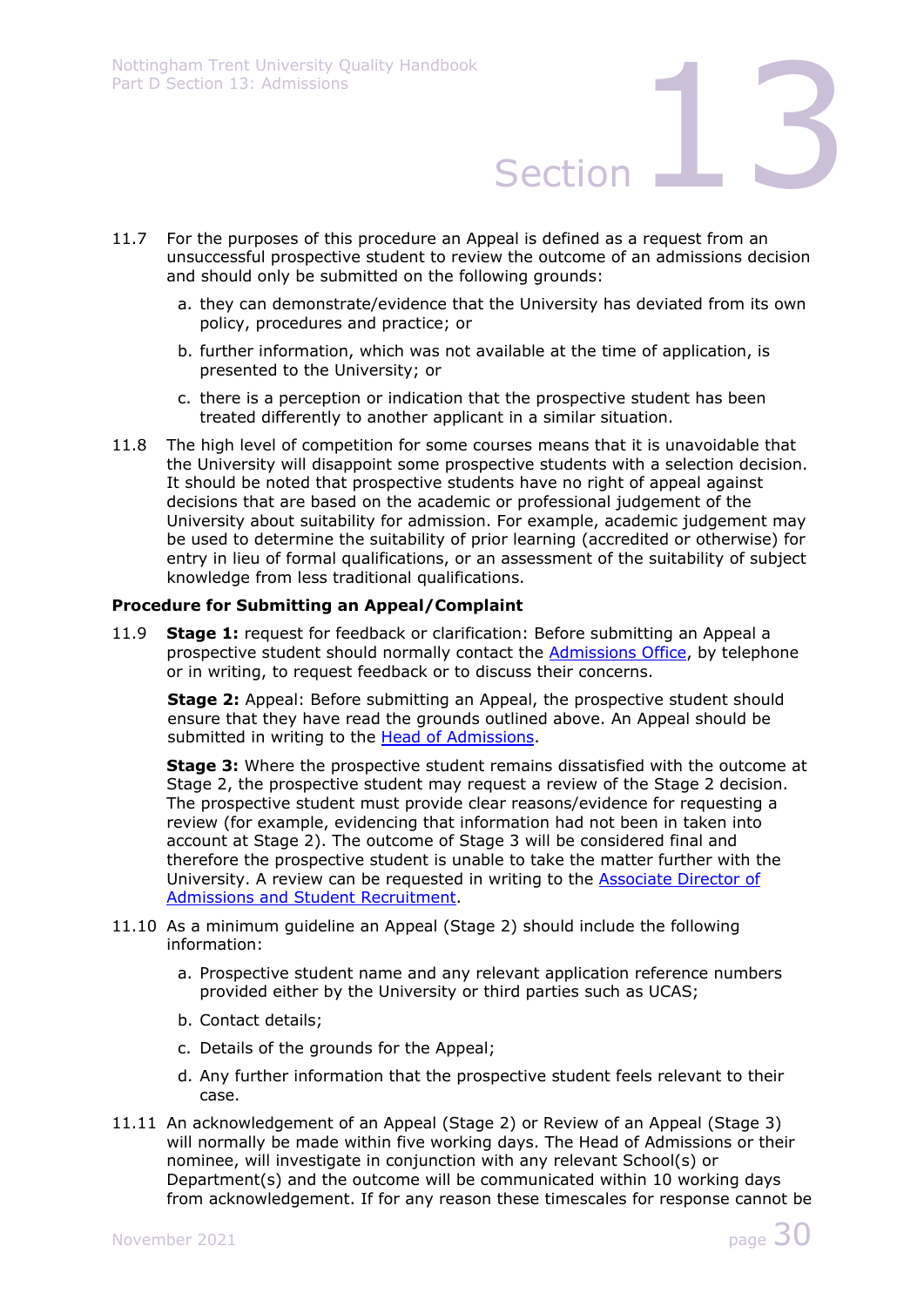met, the prospective student will be updated of expected timescales within the 10 working days from acknowledgement.

11.12 Where the Appeal relates to a selection decision, and is upheld, the University cannot guarantee admissions to the academic year initially requested, however where possible an alternative point of entry may be offered.

# 12. Applicant behaviour

- 12.1 The University expects that all interactions between prospective students, students, supporters and staff will be conducted with mutual understanding and respect. Any unacceptable behaviour will not be tolerated and may prejudice an application or appeal. The expected standards of behaviour include all interactions and communications, including social media.
- 12.2 Applicants and prospective students are expected:
	- a. To be considerate and respectful to the needs of fellow prospective students, students and staff of the University;
	- b. To comply with reasonable requests or instructions from members of University staff;
	- c. To conduct themselves appropriately in all forms of communication, including personal social media and when using official NTU social media groups;
	- d. Not to submit false claims against other prospective or current members of the NTU community in order to actively discredit an individual.
- 12.3 Any behaviour which fails to meet the University's stated expectations (above) in respect of applicant behaviour, or which otherwise damages the University, or its reputation, can be considered a breach of these expectations.
- 12.4 In exceptional cases, where the seriousness of the behaviour has breached accepted norms, further action may be taken including, but not limited to, withdrawing an offer and cancelling an accommodation application.
- 12.5 For UCAS or UTT prospective students, where inappropriate behaviour leads to the withdrawal of any offer, the University will report its actions to UCAS.
- 12.6 In exceptional circumstances, the University may feel morally or legally obliged to report its findings to other authorities.

## 13. Monitoring and governance

13.1 The University keeps its admissions policy and procedures under regular review and monitoring.

### **Requirements**

13.2 On behalf of Academic Board, the Academic Standards and Quality Committee (ASQC) will monitor the policy and procedures set out in this section and ensure that they continue to support the strategic objectives of the University, and remain current and valid in the light of changing circumstances. The University Research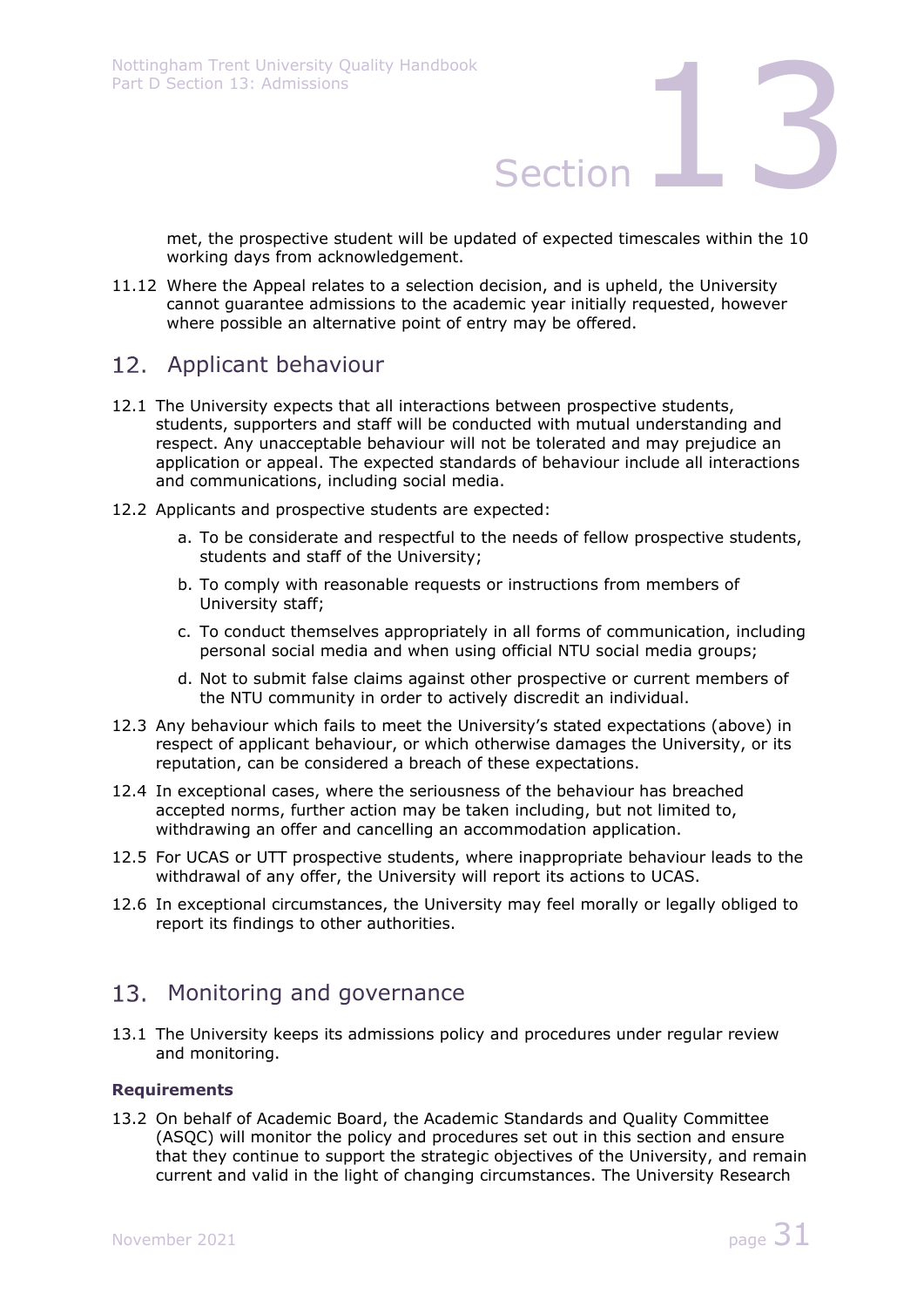Degrees Committee (URDC) will undertake the same actions on behalf of Academic Board for research degrees.

- 13.3 It is the Head of Admissions' responsibility to ensure appropriate governance of the Admissions Policy working in conjunction with key stakeholders, including but not limited to School Standards and Quality Managers, School Administration Managers and the International Development Director.
- 13.4 The Policy is reviewed on an annual cycle and approved by ASQC each year for operation in the application cycle immediately following.
- 13.5 The Policy is reviewed in light of its operation in the current cycle (including applied learning from complaints or issues which may have arisen), any new or upcoming PSRB requirements or good practice statements by bodies such as SPA and the QAA.
- 13.6 This policy is operational for a full academic cycle starting in the October of each year.
- 13.7 This Policy is operated in conjunction with the following policies and good practice guidelines, including:
	- a. QH Section 11 Research Degrees.
	- b. QH Supplement 13A Admissions: taught course guidance.
	- c. QH Supplement 13B Application process for Further Education courses.
	- d. QH Supplement 15C Recognition of Prior Learning;
	- e. University Terms and Conditions
	- f. Advanced Payment Policy for International Students
	- g. NTU's Good Practice for Interviews & other pre-admission activity (Admissions Staff Handbook).
	- h. NTU's Good Practice for Admissions Tutors (Admissions Staff Handbook).
	- i. NTU's Access and Participation Plan
	- j. NTU's Selection Policy for Agents.